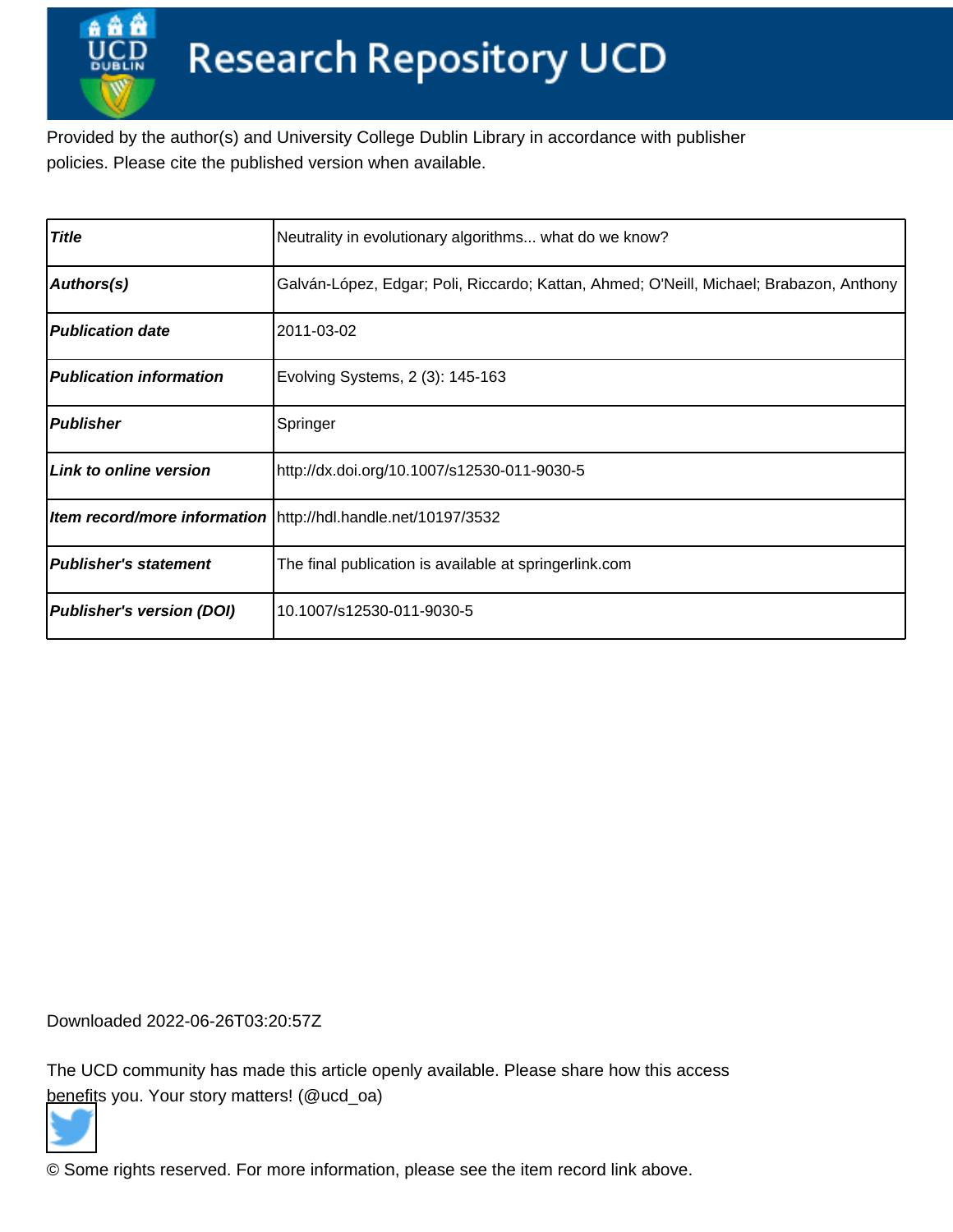# Neutrality in Evolutionary Algorithms... What do we know?

Received: date / Accepted: date

Abstract Over the last years, the effects of neutrality have attracted the attention of many researchers in the Evolutionary Algorithms (EAs) community. A mutation from one gene to another is considered as neutral if this modification does not affect the phenotype. This article provides a general overview on the work carried out on neutrality in EAs. Using as a framework the origin of neutrality and its study in different paradigms of EAs (e.g., Genetic Algorithms, Genetic Programming), we discuss the most significant works and findings on this topic. This work points towards open issues, which the community needs to address.

Keywords Neutrality · Phenotypic Mutation Rates · Problem Hardness · Genotype-Phenotype Mappings · Evolutionary Algorithms.

## 1 Introduction

Evolutionary Computation (EC) systems are inspired by the theory of natural evolution [14]. The theory argues that through the process of selection, organisms become adapted to their environments and this is the result of accumulative beneficial mutations. However, in the late 1960s, Kimura [48] put forward the theory that the majority of evolutionary changes at molecular level are the result of random fixation of selectively neutral mutations. In other words, the mutations that take place in the evolutionary process are neither advantageous nor disadvantageous to the survival of individuals. Kimura's theory, called *neutral theory of molecular evolution* or more frequently called "neutral theory", considers a mutation from one gene to another as neutral if this modification does not affect the phenotype.

Kimura's theory was highly criticised by the biology research community when he proposed it because the neutral theory was considered to be opposed

Address(es) of author(s) should be given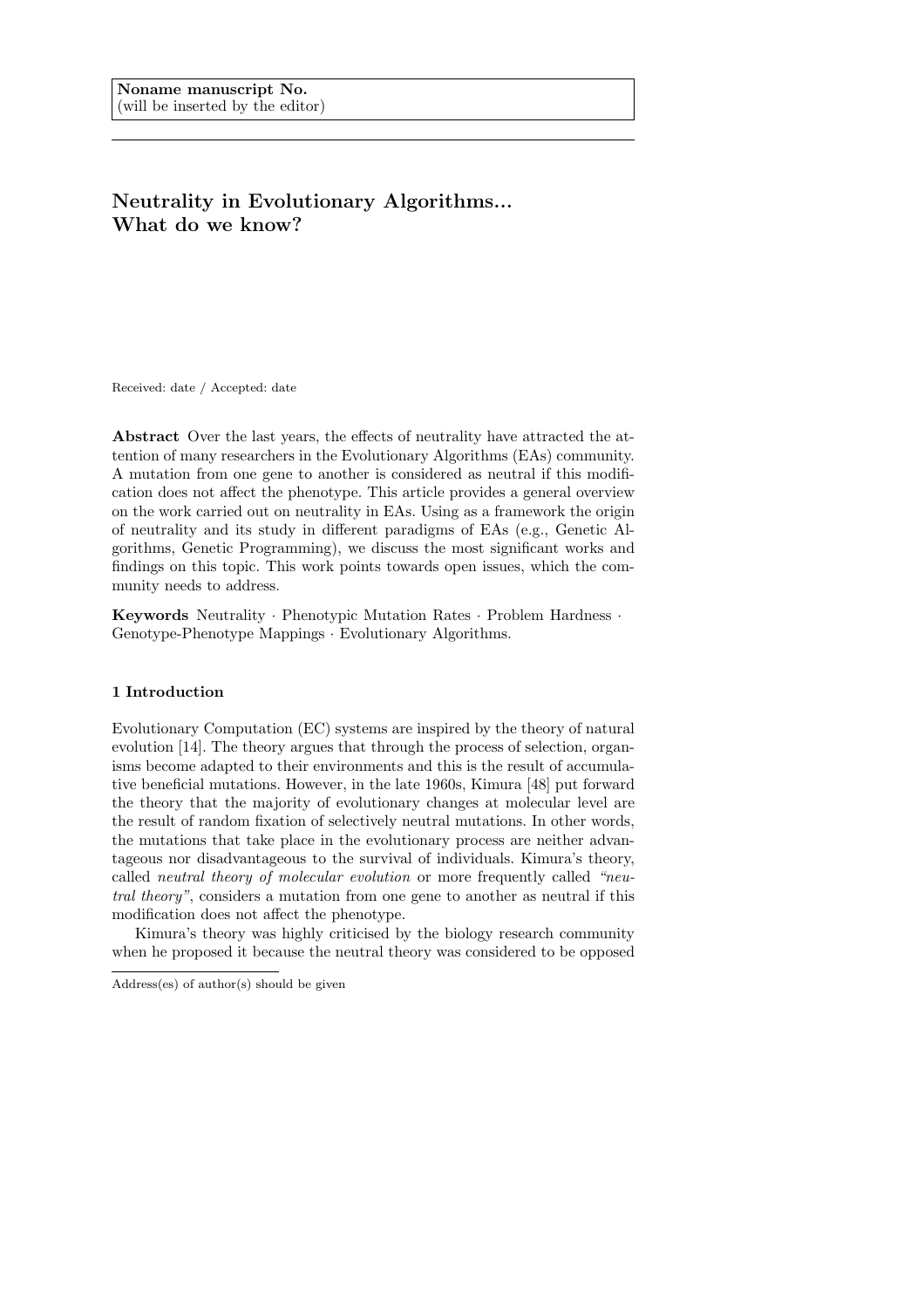to the Darwinian Theory. This perception, however, was corrected by Kimura as he stated "The theory (neutral theory) does not deny the role of natural selection in determining the course of adaptive evolution, but it assumes that only a minute fraction of DNA changes in evolution are adaptive in nature, while the great majority of phenotypically silent molecular substitutions exert no significant influence on survival and reproduction and drift randomly through the species" [49].

The Neutral theory has inspired researchers from the EC community to incorporate neutrality in their systems in the hope that it can aid evolution.

The effects of neutrality, an area that over the last years has been studied widely in the EC community as we will see in the next paragraphs, on evolutionary search have been considered in a number of studies, the results of which, however have been contradictory. Despite of this, there are some works that we consider are relevant for the understanding of neutrality in EC. Thus, the goal of this paper is to provide a summary of these works and that this can be used as a main reference in the area of neutrality in EC.

For this purpose, we start this work by presenting the scenario that helped Kimura to shape his well-known theory of molecular evolution. We focus our attention on studies carried out using Genetic Algorithms and Genetic Programming.

This paper is organised as follows. In the next section, the origins of the neutral theory are presented. In Section 3, previous work on neutrality from a biological point of view is surveyed. Theoretical works which study neutrality are presented in Section 4. In Section 5, a review of the literature on neutrality in GAs is provided and in Section 6 previous work on neutrality in GP is surveyed. Finally, in Section 7 we discuss some open issues of neutrality in EAs and we also summarise the key points of this article.

#### 2 Origins of the Neutral Theory

In [49], Kimura referred to various works that helped him shape his theory. In the following paragraphs, a brief description of these works will be presented to set a background and to illustrate how neutrality was proposed within the framework of evolution.

Kimura started by explaining the work of Lamarck [13, 71]. Lamarck was perhaps the first to propose an explanation, in the field of biology, of how evolution takes place. Lamarck suggested that the use or disuse of the parts of an organism is transmitted to offspring. To explain this, he used the wellknown example of giraffes (i.e., their long legs and necks were suggested to be the result of generations of stretching them to reach the leaves of tall trees). Later, Weismann [71] argued that Lamarck's idea was flawed and to show this, he conducted an experiment where he cut off the tails of mice for twenty two successive generations. He did not find any change in the structure of the tails (i.e., shorter tails) in the final generation.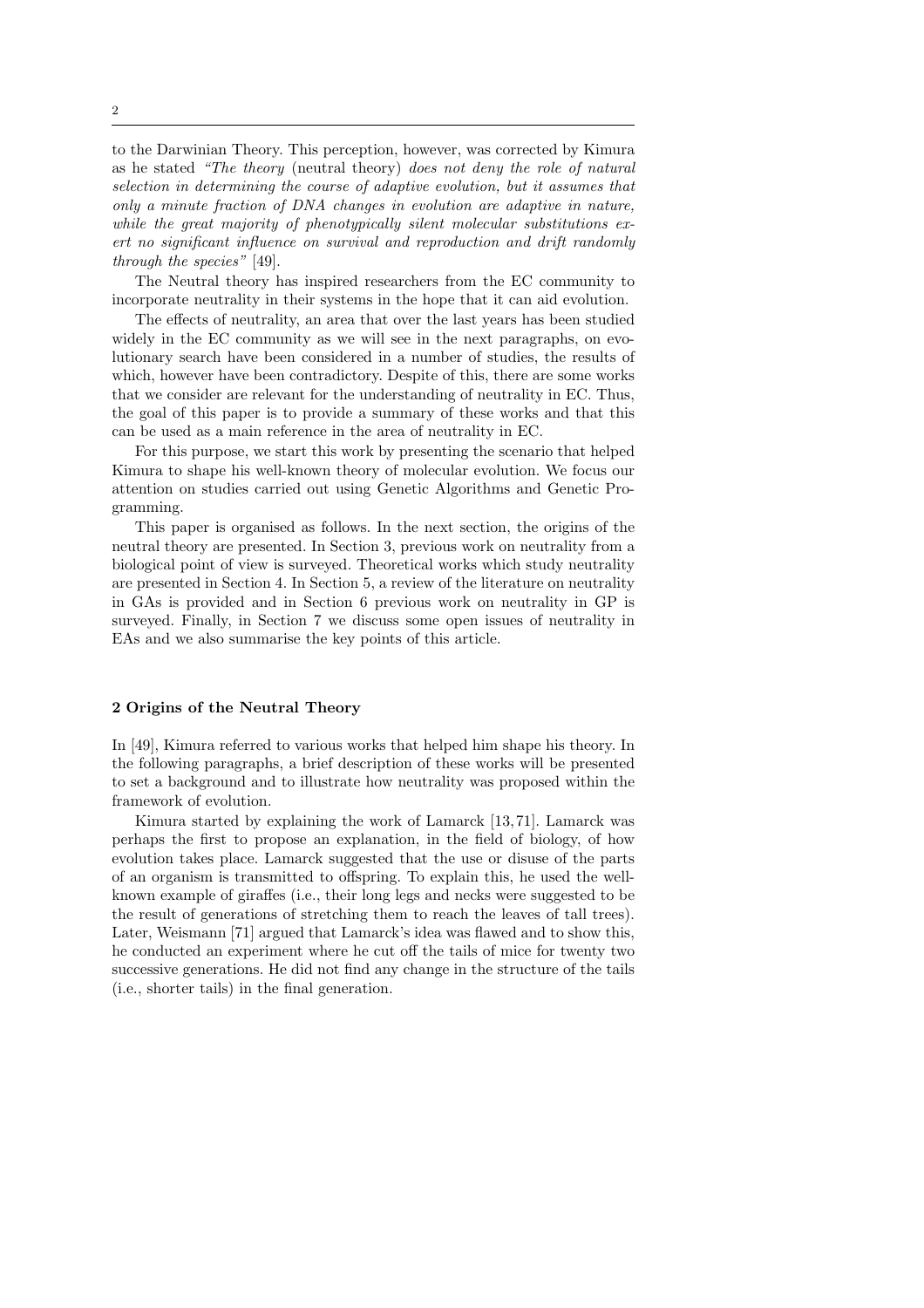Years later, Darwin proposed his influential Theory of Natural Selection [14]. In his work, he provided arguments to explain evolution. He pointed out that better or fitter individuals will be naturally selected to survive. His findings can be summarised in his own words "As many more individuals of each species are born than can possibly survive, and as consequently there is a frequently recurring struggle for existence, it follows that any being, if it vary in any manner profitable to itself, under the complex and sometimes varying conditions of life, will have a better chance of survival and thus be naturally selected. From the strong principle of inheritance, any selected variety will tend to propagate its new and modified form."[14].

Mendel [71] proposed three laws to explain the inheritance from parents to offspring through generations. These complemented Darwin's theory. Later on, the mathematical theory of population genetics was developed by some researchers like Wright [98] studied the population consequences of Mendel's laws. Fisher [23] also presented mathematical work synthesising Darwinian natural selection and Mendelian's heredity laws. Fisher's main contribution was to use stochastic methods in population genetics. More specifically, he used the notion of random fluctuation of gene frequency from generation to generation.

#### 2.1 Genes and Mutations at the Molecular Level

Before molecular data became available, studies of evolution were conducted at phenotypic level and it was impossible to corroborate ideas by connecting them to changes at molecular level. It was not until the mid-1960s that molecular data became available and the first studies of amino acid sequences were carried out. This allowed Kimura to determine the evolutionary rates of nucleotide substitutions, so Kimura was able to carry out his investigations at much finer scale than previously done.

In his work, Kimura pointed out that there are two types of gene mutations: "... (1) replacements of one nucleotide base for another, and  $(2)$  structural changes consisting of deletions and insertions of one ore more nucleotides bases as well as transpositions and inversions of larger DNA segments." [49]. Moreover, Kimura stated that the former type of mutation is the most frequent type of mutation found at molecular level.

Analysing Haldane's studies [37], Kimura stated that Haldane's estimations regarding amino acids substitutions were too conservative by far and that mutations were occurring more frequently than previously thought. However, when Kimura estimated the new mutation rate, he found out that if this new mutation rate will take place in nature, then no organism would been able to survive. This was a key finding enabling Kimura to state his wellknown neutral theory of molecular evolution: "... a majority of nucleotide substitutions in the course of evolution must be the result of random fixation of selectively neutral or nearly neutral mutants rather than positive Darwinian selection, and many of the enzyme polymorphisms are selectively neutral and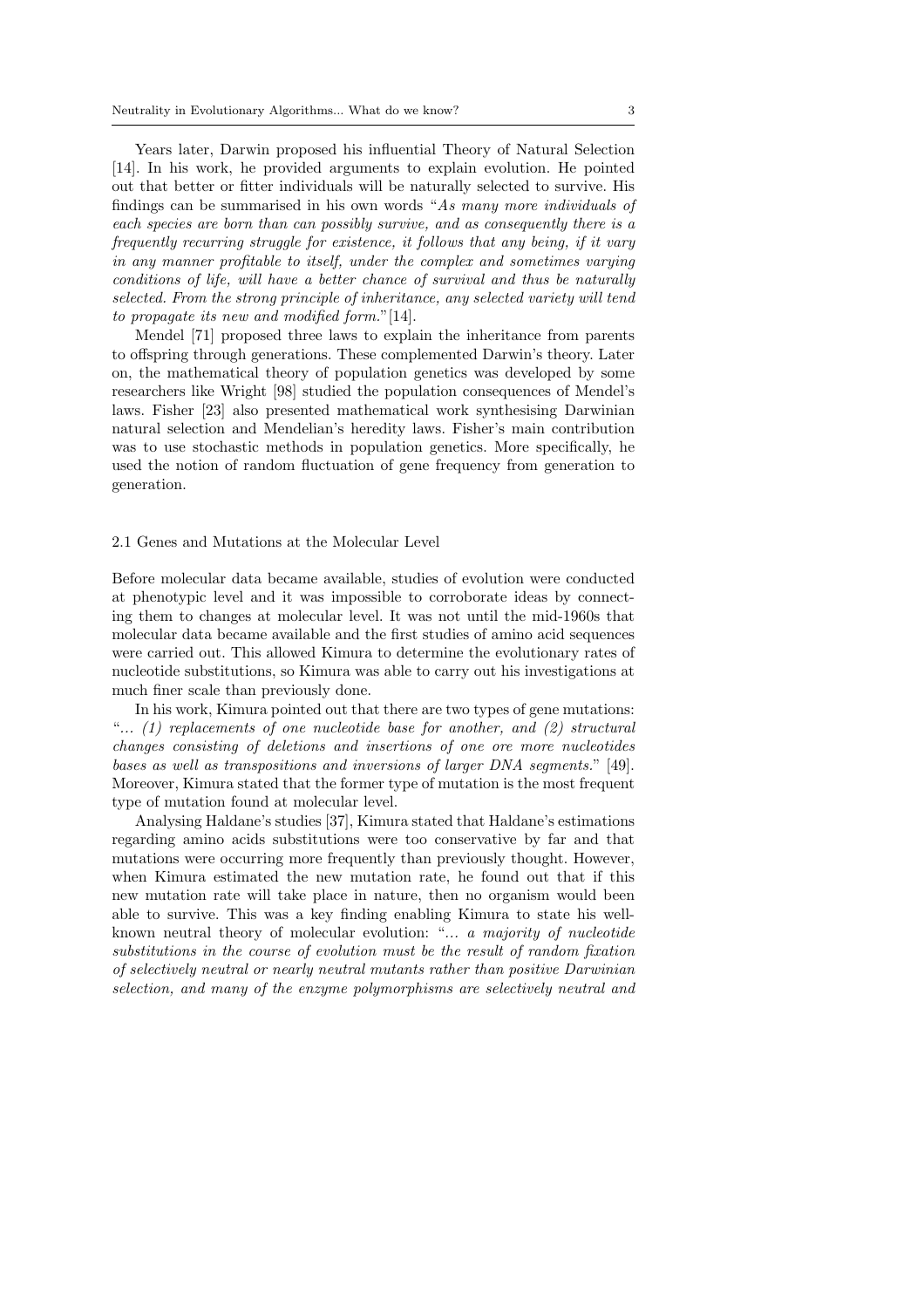Table 1 Brief summary on the origins of the neutral theory of molecular evolution proposed by Kimura [49].

| Contribution                 | Short Description or Definition                         |
|------------------------------|---------------------------------------------------------|
| Mutations at molecular level | Kimura [49] found out that Haldane's estimations        |
|                              | regarding amino acids substitutions were too conser-    |
|                              | vative [37]. This, in consequence, opened the door to   |
|                              | Kimura's study in neutral mutations.                    |
| Neutral theory of molecular  | Kimura [49] considers a mutation from one gene to       |
| evolution                    | another as neutral if this modification does not affect |
|                              | the phenotype.                                          |
| Neutral mutations            | An independent work carried out by King and             |
|                              | Jukes [50] supported the arguments first raised by      |
|                              | Kimura. In their work, King and Jukes argued that       |
|                              | most protein evolution is due to neutral mutations      |
|                              | and genetic drift.                                      |

maintained by the balance between mutational input and random extinction." [49]. This finding was supported by a similar work independently carried out by King and Jukes [50].

Kimura's neutral theory has inspired many researchers to study neutrality and there is a large body of research papers in this area. In the next sections, previous work in different fields is presented to give an idea of the results regarding the presence of neutrality in evolutionary search.

#### 2.2 Summary

In this section, we have presented some relevant works that helped Kimura to establish his well-known theory called "Neutral theory of molecular evolution" (more frequently called "neutral theory"). We started with a general overview of the work presented first by Lamarck [13, 71], followed by the influential theory of natural selection as proposed by Darwin [14]. When Kimura proposed his theory, he was highly criticised because many researchers considered his theory to be opposed to the Darwinian Theory. This, however, was corrected by Kimura by stating that his theory should be seen as a complement to the Darwinian Theory. We also briefly summarised the work conducted by Haldane [37]. This work was a key finding that helped Kimura to realised that neutral mutations take place more frequently than previously thought. Kimura's finding were independently corroborated by King and Jukes [50]. Table 1 shows a brief summary of some works that helped Kimura to shaping his theory.

#### 3 Previous Work on Neutrality in Biology

In [97], Wilke et al. emphasised the role of mutation in selecting for flatter landscapes. In particular, the authors made an effort to show how selection favours genotypes, interconnected by mutation, whose average replication rate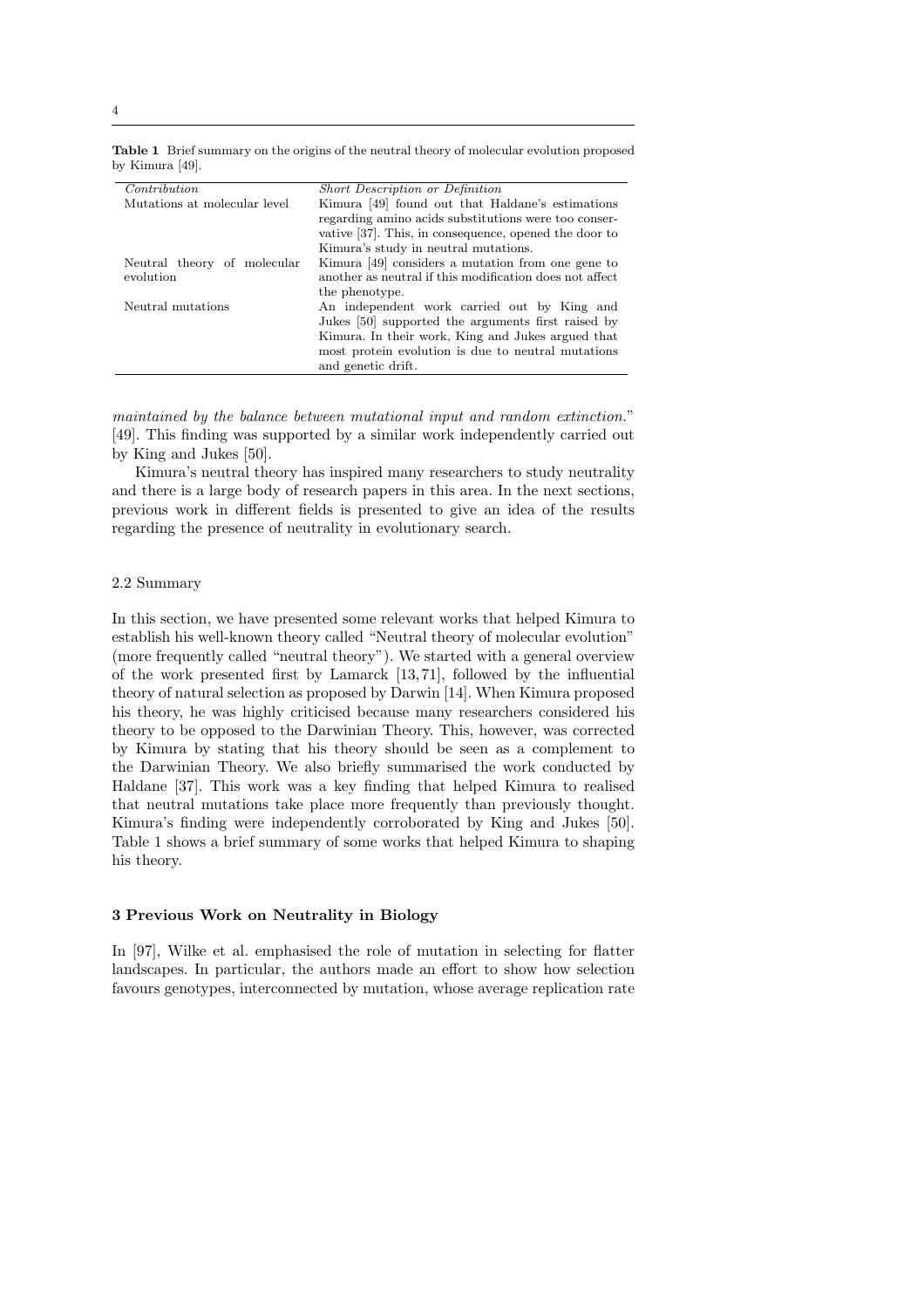is highest. As shown by the Wilke et al., this was achieved when using low mutation rates. Interestingly, the authors also were able to show that when the mutation rate was increased substantially, these genotypes occupied lower fitness peaks. However, they also noticed that these genotypes were located in flatter regions in the fitness landscape, indicating that neutrality provides robustness.

Schuster et al. [73] focused their attention on the distribution of RNA secondary structures (i.e., mapping from the RNA sequence to RNA secondary structure). This analysis of the distribution was carried out by studying the frequencies of occurrence for individual shapes and for this purpose the authors represented samples of RNA secondary structures as a tree-graph. The results showed that common shapes (these are structures that can be accessed from an arbitrary sequence by a number of mutations smaller than the chain length) are less frequently found than rare structures. Furthermore, Schuster et al. found that sequences leading to the same structure are randomly distributed.

Schuster [74] extended his previous investigation [73] suggesting that evolution cannot be understood without studying the genotype-phenotype mapping. He carried out molecular evolution experiments with RNA molecules that led him to conclude that the existence of selectively neutral phenotypes plays an important role in the success of evolution. Schuster, however, also pointed out that neutrality is not an indispensable element for evolution. Instead neutrality should be considered as a medium that, under certain circumstances, might help evolution.

Huynen pointed out that the existence of large amounts of redundancy is a key search strategy in natural evolution [41]. The author used the mapping from RNA sequence to RNA secondary structure to carry out his research. The mapping in this sequence presents extensive amounts of redundancy. Although, on average, RNA landscapes are very rugged, the existence of neutral paths allows smooth exploration. A similar point has been made in [40]. To illustrate the existence of neutral paths, Huynen et al. performed neutral walks (a brief description of how they work is presented in the following paragraph) on the network of RNA secondary structures to measure the total number of new structures encountered by neutral mutations. The authors called this the rate of innovation and this helped them to show that the number of new structures found by neutral mutations increased linearly over time.

In [5, 41, 69, 76] the authors used neutral random walks. The algorithm to perform neutral walks is given in [70] (see Algorithm 1 for a full description) and works as follows: (a) start with a random solution, (b) generate all its neighbours and (c) choose a neutral neighbour that results in an increase in the distance from the starting point. This process is repeated until no further distance can be increased.

Fontana and Schuster [25] pointed out that protein folding induces very complex topologies. They used a sample RNA sequence and mapped it into an RNA secondary structure. They carried out an experiment which consisted in defining a specific target shape and observing how the population evolved towards that shape. Interestingly, they found that during the process, there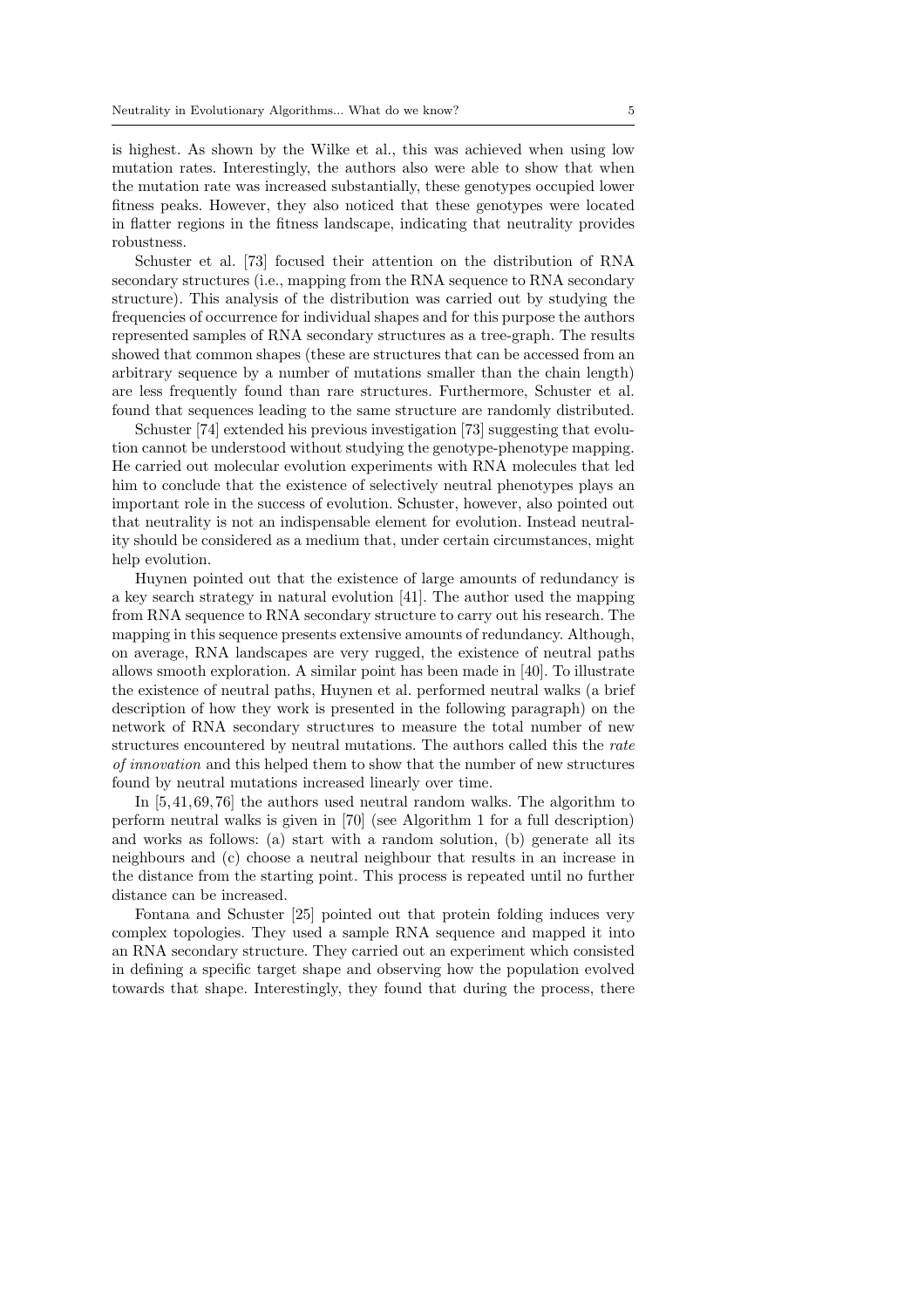Algorithm 1: Neutral Random Walk

input: landscape  $x_0 \leftarrow$  random configuration walk  $\leftarrow x_0$  $d \leftarrow 0$  $\xi \leftarrow$  neutral neighbours  $(x_0)$ while  $\xi \neq \emptyset$  do randomise the order of the list  $\xi$ search for a  $y \in \xi$  such that  $d(x_0,y) > d$ if found y then append y to walk  $\xi \leftarrow$  neutral neighbours  $(y)$  $d \leftarrow d(x_0,y)$ else  $\lfloor \xi \leftarrow \emptyset$ return walk

were flat periods (clearly referring to neutrality) where no apparent adaptive progress was taking place. However, there were also sudden approaches towards the defined target. Moreover, the authors pointed out that the dominant shapes were changing during periods of no apparent progress.

In [65], Nimwegen et al. mentioned that throughout the evolutionary process, neutrality appears automatically. They focused their attention on how the population tends to move (i.e., evolve) through neutral networks (this concept will be discussed in Section 5). Nimwegen and co-workers suggested that the population does not move purely randomly through these networks. Instead, the majority of individuals tend to migrate and stay at highly connected (i.e., with a high number of neutral neighbours) parts of the network, resulting in phenotypes that are relatively robust against mutations (i.e., thanks to neutrality, the phenotype remains unchanged when mutations are affecting the genotype). It should be noticed that it is normally accepted that a solution  $s'$  is considered to be a neighbour of a solution s if s' is one Hamming distance away from s, the set of s neighbours is denoted by  $V(s)$ . Thus, a neutral neighbour of s is a neighbour of the same fitness.

In the same vein, Wagner [95] argued that the presence of neutrality in a system makes it more robust against mutations. Moreover, Wagner stated that neutrality should be viewed as an element that offers evolvability in the sense that it can help to discover new phenotypes. He pointed out that neutrality in itself cannot offer any benefit because, by definition, a neutral mutation at genotype level does not change the phenotypic expression. Wagner, however, stated that through evolution, neutrality provides new adaptations, so it could be of help in that it allows evolutionary search to visit areas previously unexplored.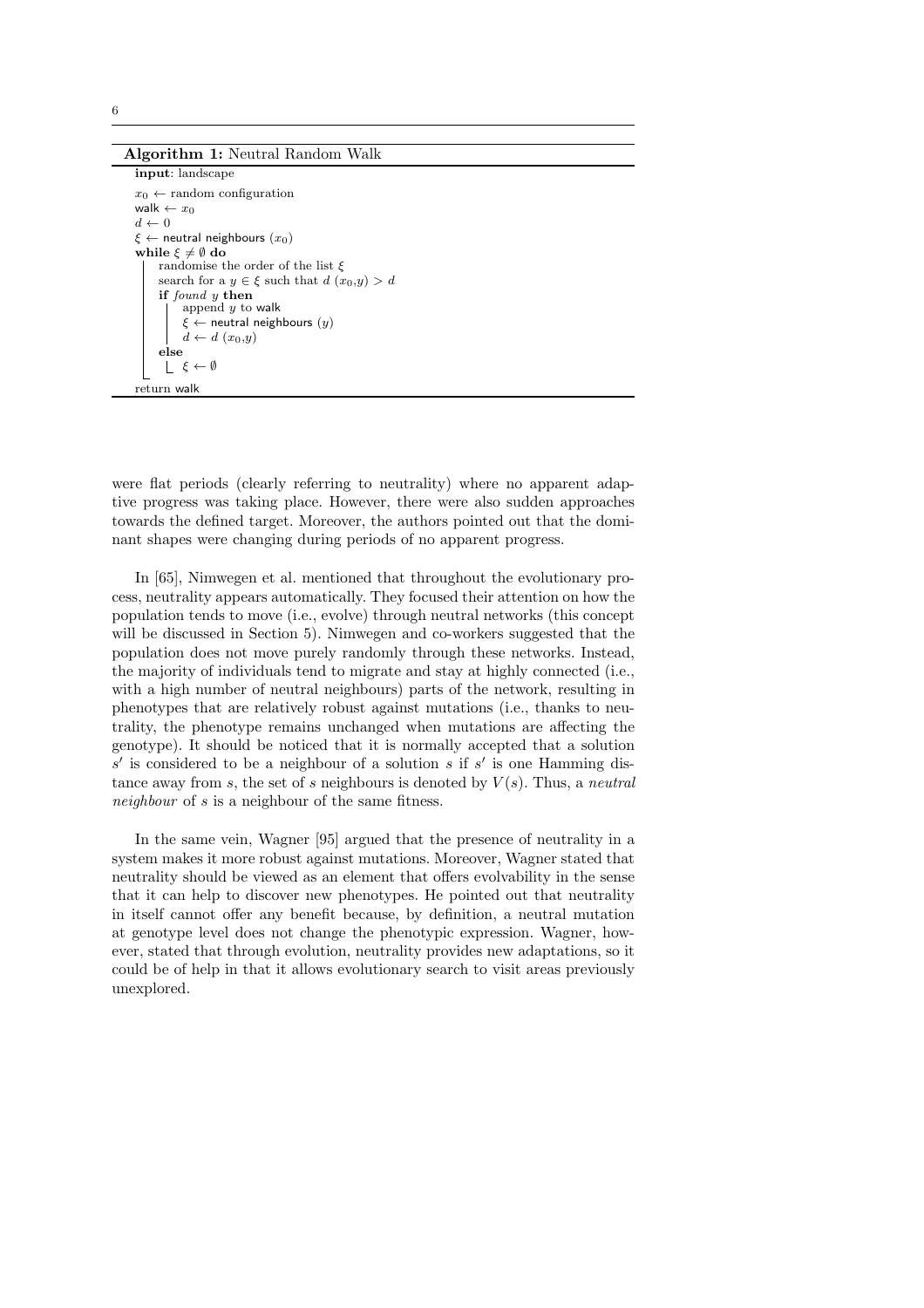| Keywords                 | <b>Short Description or Definition</b>                       |
|--------------------------|--------------------------------------------------------------|
| RNA secondary structures | It refers to the mapping from the RNA sequence               |
|                          | to RNA secondary structure. These structures have            |
|                          | been widely used in various works (e.g., $[73, 74, 40,$      |
|                          | 41). Studies varies from analysing distribution of           |
|                          | RNA secondary structures [73], existence of selec-           |
|                          | tively neutral phenotypes [74], measure of redun-            |
|                          | dancy $[40, 41]$ , among others.                             |
| Neutral random walks     | The use of neutral random walks have been widely             |
|                          | used $[5, 41, 69, 76]$ . It has been used, normally, to gain |
|                          | insight of the neutral landscape's features. A full          |
|                          | description of the algorithm can be found in Algo-           |
|                          | rithm 1.                                                     |
| Neutral networks         | It is normally accepted that a solution $s'$ is consid-      |
|                          | ered to a neighbour of a solution $s$ if $s'$ is one Ham-    |
|                          | ming distance away from s. Thus a neutral neighbour          |
|                          | of s is a neighbour of the same fitness $[65]$ .             |

Table 2 Brief summary of some works developed in the area of biology.

#### 3.1 Summary

As the reader might be aware, there are many interesting papers in the area of biology dedicated to study and analyse the effects of neutrality. In this section, we have made an effort to summaries few works on this area, selecting those that we think have been relevant or inspired in the area of evolutionary computation. This section started describing the use of RNA secondary structures on the analysis of neutrality. Then, we briefly described some works using two of the most-well known tools used to analyse neutrality called neutral random walks and neutral networks. Table 2 presents a brief summary of some key works on neutrality in biology.

#### 4 Theoretical Work on Neutrality

#### 4.1 Biological Based

In [69], Reidys et al. focused their attention on neutral networks and used a mathematical model of genotype-phenotype mapping to analyse them. In contrast with other works that state that elements form a neutral network if they are one Hamming distance away from each other, Reidys and co-workers suggested that identical phenotypic structures form a neutral network if these structures exceed a certain threshold value. In their studies, the authors used the RNA secondary structure because of its high degree of redundancy (i.e., there are many more sequences than structures). The relationship between RNA sequence and secondary structure is seen as a mapping from sequence space into shape space [73].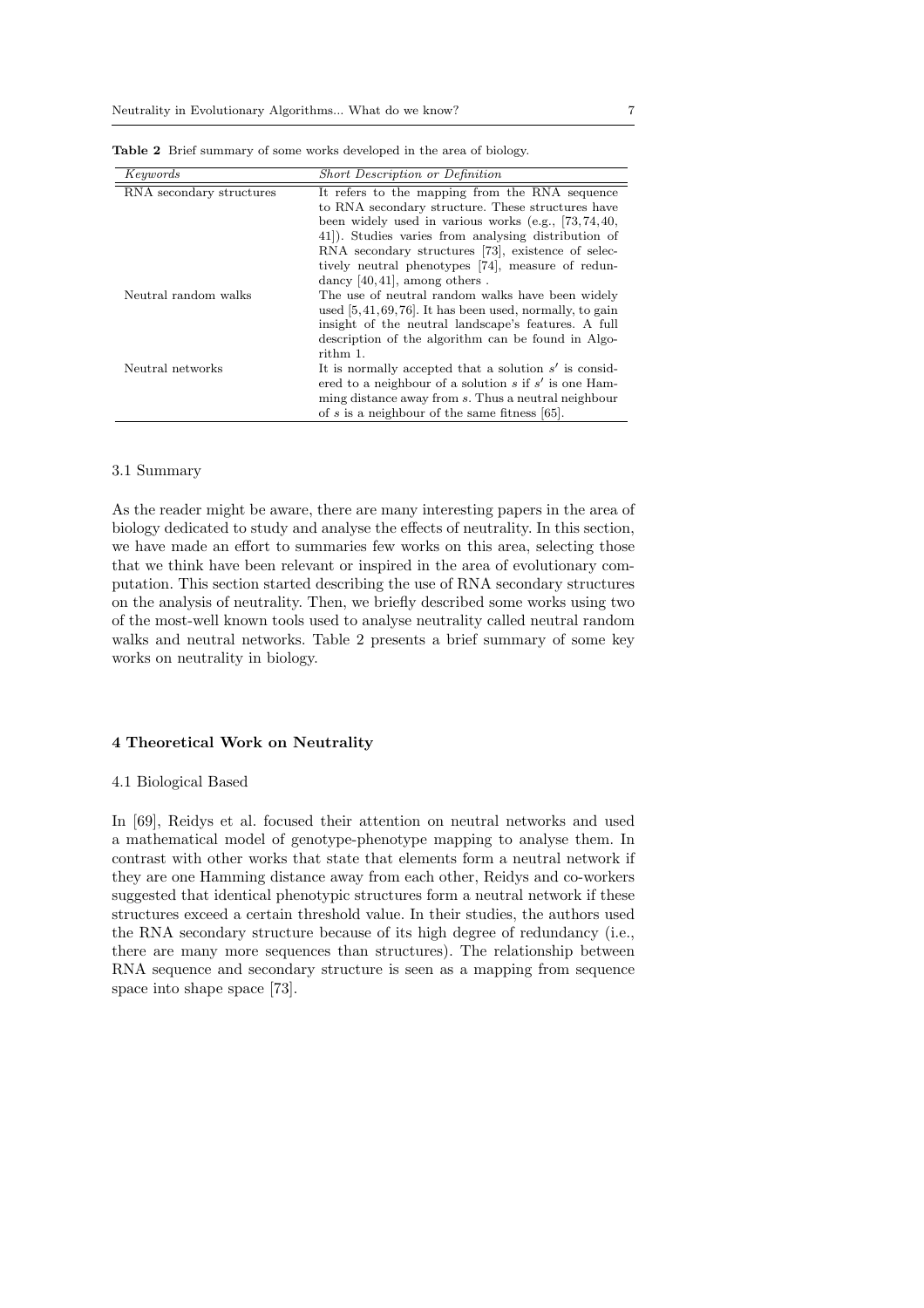#### 4.2 Artificial Based

In [82], Toussaint and Igel pointed out that standard approaches to selfadaptation in evolutionary algorithms [21] are a basic and explicit example of the benefit of neutrality. In these approaches the genome is augmented with strategy parameters which typically describe the mutation distribution (e.g., the mutation rate). These are neutral parts of the genome which are co-adapted during evolution so as to induce better search distributions. The point of view developed in [82] suggests that the core aspect of neutrality is that different genomes in a neutral set provide a variety of different mutation distributions from which evolution may select in a self-adaptive way. Interestingly, theoretical work on the evolution of strategy parameters [8] can thus be re-interpreted as theoretical results on the evolution of neutral traits.

This line of thought was further formalised by Toussaint in [81]. Given a fixed genotype-phenotype mapping one can investigate the variety of mutation distributions induced by different genomes in a neutral set. In their work, the authors introduced and formalised trivial neutrality that is a form of neutrality and the phenotypic projections (i.e., phenotypic mutation distributions) are constant over each neutral set. Toussaint showed that trivial neutrality is a necessary and sufficient condition for compatibility with phenotypic projection of a mutation-selection GA, i.e., whether one or another representative of a neutral set is present in a population does not influence the evolution of phenotypes. Intuitively this means that, in the case of trivial neutrality, neutral traits have no effect on phenotypic evolution. In the case of non-trivial neutrality, different genotypes in a neutral set induce different phenotypic distributions, which imply a selection between equivalent genotypes similar to the selection of strategy parameters in self-adaptive EAs. Toussaint interpreted this as the underlying mechanism of the evolution of genetic representations.

In [54, 55], Lehre and Haddow proposed a simple mapping called 2PD0L. Basically the idea of this mapping consists of rewriting a given expression by expanding each element into two symbols (i.e., 2 in 2PD0L refers to this property). Lehre and Haddow pointed out that the proposed mapping was inspired by the simplicity of the RNA secondary structure folding which has been shown to be successful in finding a specific shape target [25]. Using this mapping, the authors defined two types of neutrality: step k-neutrality and remaining neutrality. The former refers to neutrality that takes place during the mapping process whereas the latter refers to neutrality that can be seen once the mapping process has taken place. Using the *step k-neutrality*, Lehre and Haddow found that the amount of neutrality varies at the genotype level and showed, at least for their studies, how for complex phenotypes (they used Kolmogorov complexity as a measure) the amount of neutrality is low. Conversely, they found that for phenotypes with low complexity the amount of neutrality is high. Moreover, Lehre and Haddow showed how the size of the neutral networks using 2PD0L varies from small to very large.

In [24], Fonseca and Correia developed two redundant representations using different approaches based on mathematical tools. They focused their attention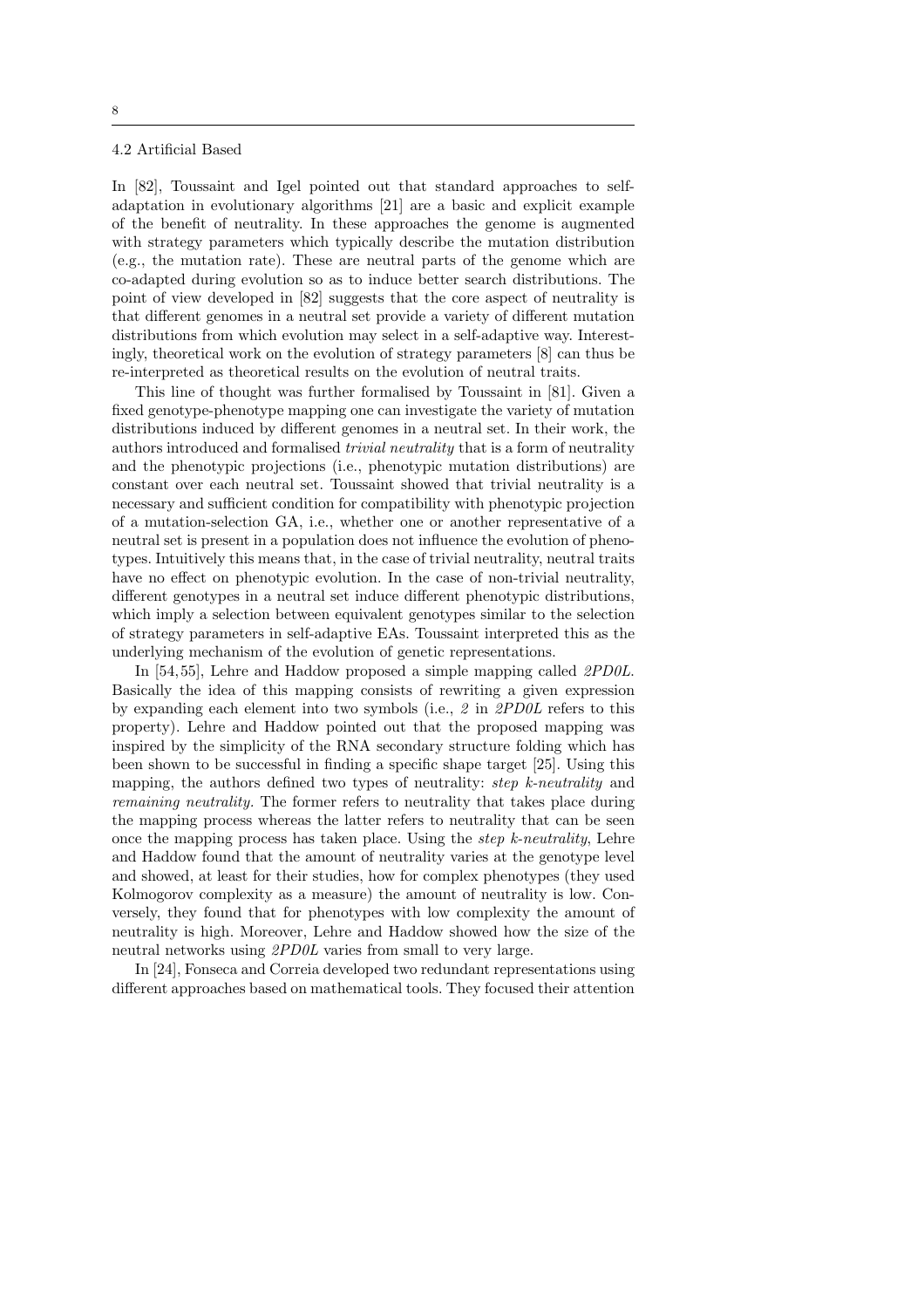on the properties highlighted in [72] and mentioned that some of Rothlauf and Goldberg's findings disagree with the results found in [24]. That is, Rothlauf and Goldberg (see Section 5) reported that when using synonymously redundant representation, the connectivity between phenotypes is not increased. Fonseca and Correia, however, stated that this is not necessarily true. They reported that in their proposed representations the connectivity between phenotypes tends to increase with the number of redundant bits. Moreover, they argued that such connectivity is observed even with very little redundancy, so the belief that large amounts of neutrality must be present to aid evolution [76] (this work will be explained in the following section) should be analysed in more detail.

In [16], Doerr et al. analysed in detail the run-time, which was defined by the authors as the number of constructed solutions until an optimal solution has been obtained for the first time, of the  $(1+1)$  EA using the model proposed in our previous works [31–33]. Basically the idea presented in [31–33] was to allow having a neutral layer, of constant fitness, identically distributed in the whole search space. In their investigation, Doerr et al. used three problems: OneMax problem (where the idea is to maximise a bitstring) and two deceptive problems: (a) one with a single global optimum and a single local optimum and, (b) one with a single global optimum and two local optima. The authors showed that when neutrality is added in the search space, the run-time for the first two problems increases exponentially, whereas for the last problem (a deceptive problem with a single global optimum and two local optima) neutrality significantly reduces the run-time from exponential to polynomial. This shows how neutrality could be more beneficial depending on the degree of neutrality (i.e., the fitness defined in the neutral layer) and the type of problem used. Their findings, interestingly, correspond to the results firstly shown in [31–33].

In [94], Verel et al. presented a similar analogy of "connecting" two points in the search space as expressed in our previous work [31, 32], as described previously. In their work, the authors presented an algorithm, called scuba search, that allows to move from one point to another in the search space when there is no gradient information. As the authors pointed out, this algorithm is expensive in terms of exploring part of the search space to get information that could guide evolution. They also proposed a more generic algorithm that tries to overcome this situation.

In the following paragraphs, we will present some works where neutrality has been studied using GAs and GP. Before doing so, we can say that researchers have added neutrality in very different ways. Generally speaking, however, we can say that neutrality is added (i.e., increasing the search space without correspondingly the solution space, assigning constant fitness to most individuals in the population, etc.) in a way that after an individual is mutated, the resulting individual remains the same at the genotype level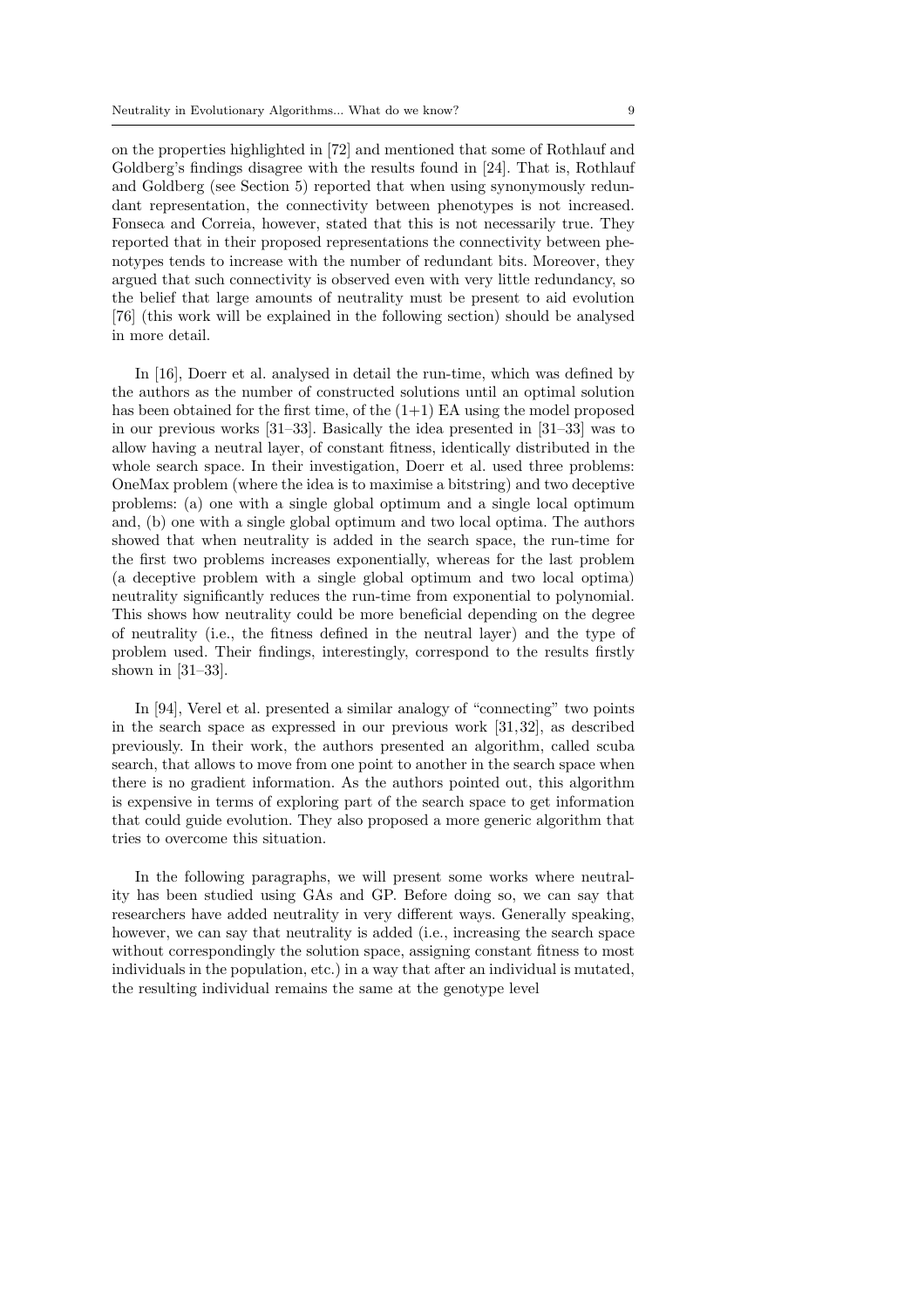10

| Keywords                    | Short summary                                                                                            |
|-----------------------------|----------------------------------------------------------------------------------------------------------|
| Self-adaptation             | According to [82], standard approaches to self-                                                          |
|                             | adaptation are an example of the benefits of neutral-                                                    |
|                             | ity. This implies that theoretical work on the evolu-                                                    |
|                             | tion of strategy parameters [81] can be re-interpreted                                                   |
|                             | as theoretical results on the evolution of neutral                                                       |
|                             | traits.                                                                                                  |
| Trivial neutrality          | This type of neutrality is present if the phenotypic                                                     |
|                             | mutation projections (the phenotypic mutation dis-                                                       |
|                             | tributions) are constant over each neutral set $\parallel$ . This                                        |
|                             | means, that this type of neutrality, neutral traits                                                      |
|                             | have no effect on phenotypic evolution                                                                   |
| Synonymously redundant rep- | The work first presented by Rothlauf [72] (described                                                     |
| resentation                 | in Section 5) was further analysed by Fonseca and                                                        |
|                             | Correia [24]. In their work, the authors mentioned a                                                     |
|                             | disagreement between their results and Rothlauf's                                                        |
|                             | findings. That is, Fonseca and Correia mentioned                                                         |
|                             | that the the degree of connectivity between pheno-<br>types increases with the number of redundant bits. |
| Tunneling properties        | In $[31]$ , we proposed for the first time one of the sim-                                               |
|                             | plest form of neutrality, called 'constant neutrality'                                                   |
|                             | which consists of of a neutral network of constant fit-                                                  |
|                             | ness identically distributed in the whole search space.                                                  |
|                             | To better imagine the effects of neutrality in evolu-                                                    |
|                             | tionary search, constant neutrality was treated as a                                                     |
|                             | tunnel between two points of attraction. This work                                                       |
|                             | has been further been explored in $[16, 94, 32]$ .                                                       |
| Run-time                    | Neutrality has also been studying by analysing the                                                       |
|                             | run-time of the algorithm in the presence of various                                                     |
|                             | degrees of neutrality and different types of problems.                                                   |
|                             | The results reported in [16] perfectly agree with other                                                  |
|                             | results presented in $[31-33]$ .                                                                         |

Table 3 Brief summary of some theoretical works on neutrality.

#### 4.3 Summary

In this section, we made an effort to connecting those studies of neutrality in biology (presented in Section 3) to theoretical studies developed in EC. We started this section by summarising works that tried to calculate real mutation rates in the presence of neutrality. Then, we presented works that clearly stated the benefits of neutrality in EC, in particular, in self-adaptation [82, 81]. Some results that contradict other works were also covered in this section (e.g., the work developed by [24] shows some degree of contraction with the work developed in [72]). We also covered simple approaches (e.g., constant neutrality [31]) that helped to better understand how neutrality can bee seen as a tunnel between two points of attraction. We finished this section by presenting how the effects of neutrality can also be studied by analysing the run-time of an algorithm, as shown in [16]. A brief summary of these works is presented in Table 3.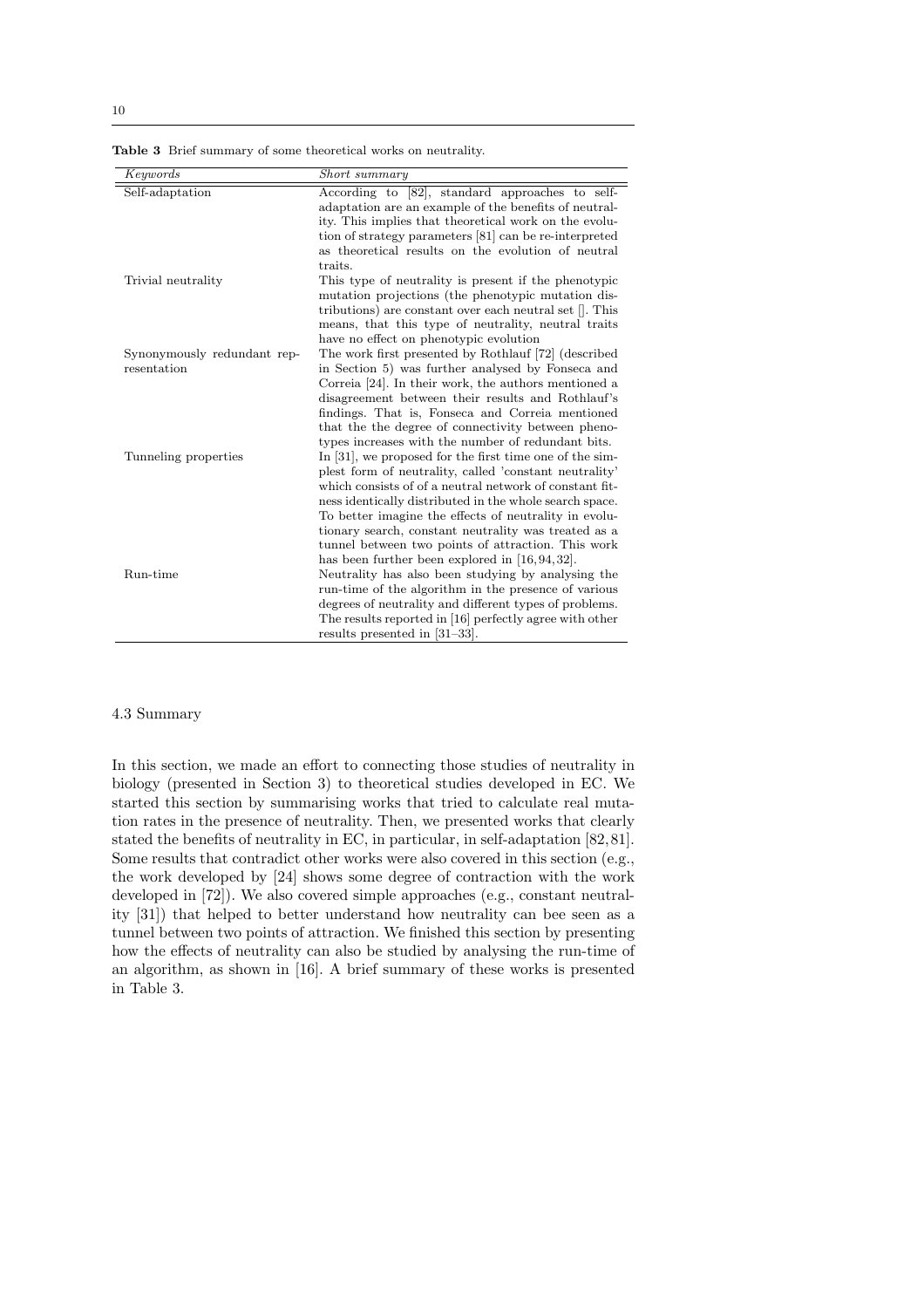## 5 Previous Work on Neutrality in Genetic Algorithms

According to Harvey and Thompson [38], improvements of fitness can occur during evolution in GAs even in the presence of a converged population. Furthermore, they claimed: "If a non-neutral genetic encoding (one which generates a non-neutral fitness landscape), with binary genotypes of length n, is modified by the addition of g extra redundant loci, then each phenotype will now be represented by  $2<sup>g</sup>$  points in genotype space instead of just one. These points will form a connected neutral network. However nothing will have been gained by this exercise – we shall term this type of redundancy useless junk" [38]. To understand this it is necessary to define a fitness landscape. This was first introduced in biology by [98]. This concept has dominated the way geneticists think about biological evolution and has been adopted within the EC community. In simple terms, a fitness landscape can be seen as a plot where each point on the horizontal axis represents all the genes in an individual corresponding to that point. The fitness of that individual is plotted as the height against the vertical axis. Thus, a fitness landscape is a representation of a search space which may contain peaks, valleys, hills and plateaus.

Also, Harvey and Thompson [38] introduced, probably for the first time the concept of neutral networks. The original definition of a neutral network was defined a set of points in the search space which fitness is the same. Sometimes, neutral networks are also defined as points in the search space that are connected through neutral point-mutations where the fitness is the same for all the points in such network. This concept has been regarded as a key element in neutrality as shown in [45, 83]. In [45], the authors provided a more formal definition of a neutral network. Also, in their work, in the context of Terraced NK Landscapes [63] (this will be explained later in this section), Katada and Ohkura pointed out that landscapes with a higher degree of neutrality have the larger sizes of neutral networks. They also indicated that all networks have some portals to the networks of higher fitness. According to the authors, this means that all neutral networks are, somehow, connected.

The line of thought presented by [38] was further explored years later in [6], where Barnett highly criticised what he called the "traditional GA view" regarding convergence. He stated that the lack of improvement in fitness is not due to the population being trapped in local optima. In many real-world problems it is possible (or even common) to have a large amount of neutrality, so the dynamics of evolution must be seen in terms of navigating among neutral networks that eventually will lead to higher-fit neutral networks. So, in problems with these features the problem of premature convergence would not exist.

Some useful techniques have also been proposed to analyse the neutrality present in fitness landscapes using GAs as shown by Katada et al. [46]. In their work, the authors noticed how the mutation rate plays a key element in evolutionary search and, in specific, they focused their attention on its effects when neutrality is present. More specifically, Katada and collaborators noticed how during evolution and the presence of neutrality, the population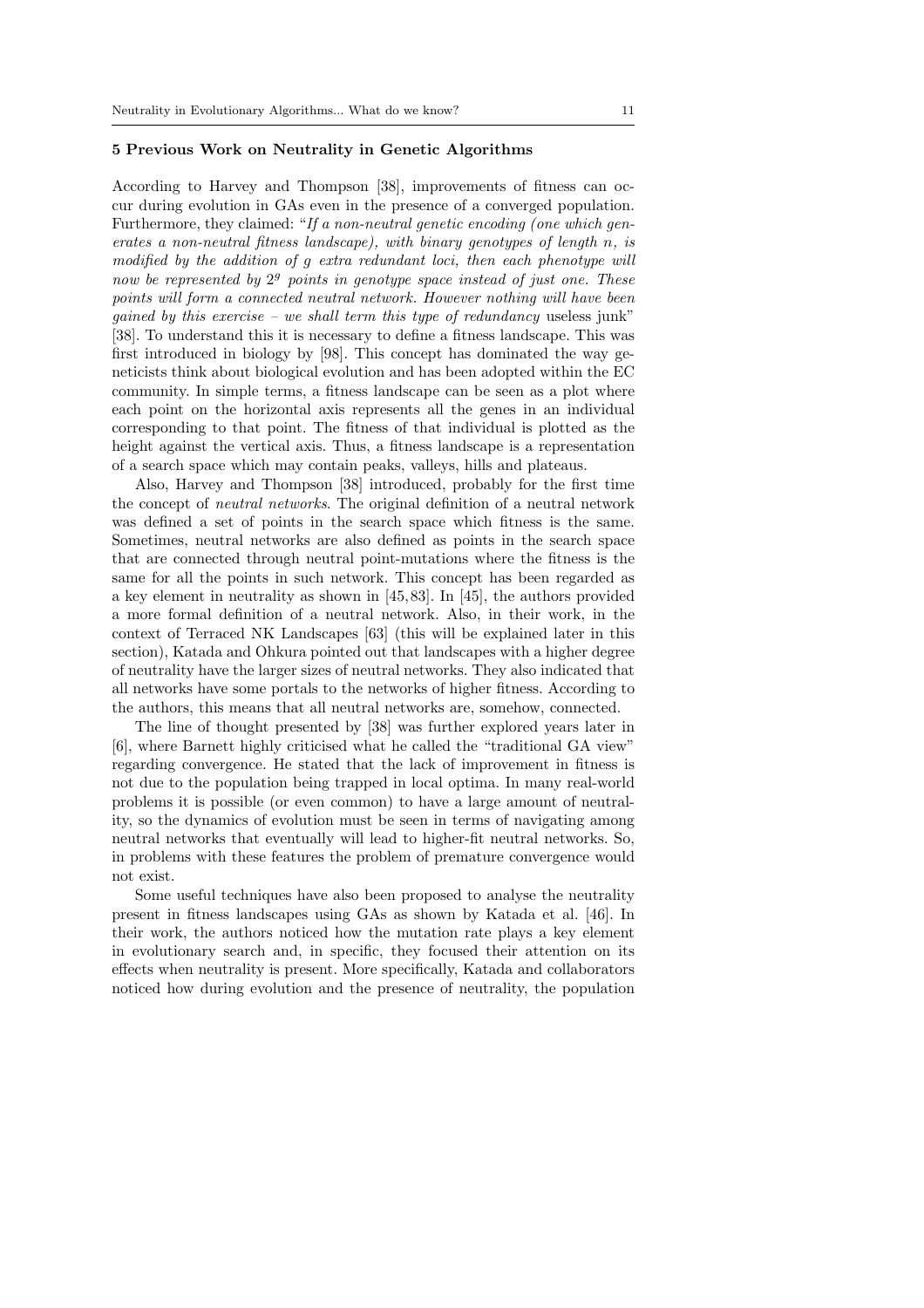

Fig. 1 An NK system with  $N = 8$  and  $K = 2$ . Epistatic interactions are shown for the fourth locus whose fitness contribution is 0.70. In this example, epistatic interactions are adjacent loci.

can be one of two periods: transient periods that refers when fitness tends to improve and equilibrium periods where the population exhibits a more less constant fitness behaviour. The equilibrium period last longer compared to the transient period. The authors made an effort to vary the length of these periods by varying the mutation rate during the evolutionary process. They were able to show, that this is possible, but one should pay attention to a maximum threshold for the mutation rate because a high mutation rate could harm evolution by losing fit individuals.

As we will see in the next sections, the work on neutrality developed in the area of GAs is quite vast. We have decided to categorise these works in two main parts: fitness landscapes proposed to the analysis of neutrality, followed by the addition of neutrality by the use of genotype-phenotype mappings (including some criticism by using this approach).

## 5.1 Fitness Landscapes Proposed to Analyse Neutrality

The NK landscape [47] was developed to investigate how the ruggedness (e.g., a rugged landscape has an irregular topography consisting of numerous peaks (i.e., local optima)) of a landscape changes according to the degree of epistasis. The latter takes place when the action of one gene is modified by one or more genes. Thus, the fitness of individuals depends upon the interaction of a number of their genes. An NK landscape is defined by two parameters:  $N$  which represents the number of genes that an organism has and  $K$  which represents the number of epistatic interactions between genes. Each gene makes a contribution to the total fitness of the system based on  $K+1$  values: its own and those of the K components to which it is linked. Epistatic interactions can be either with random loci or restricted to adjacent loci. Each of the  $2^{K+1}$ possible combinations of component values is mapped to a fitness contribution drawn uniformly at random from the range [0, 1]. Figure 1 depicts an example.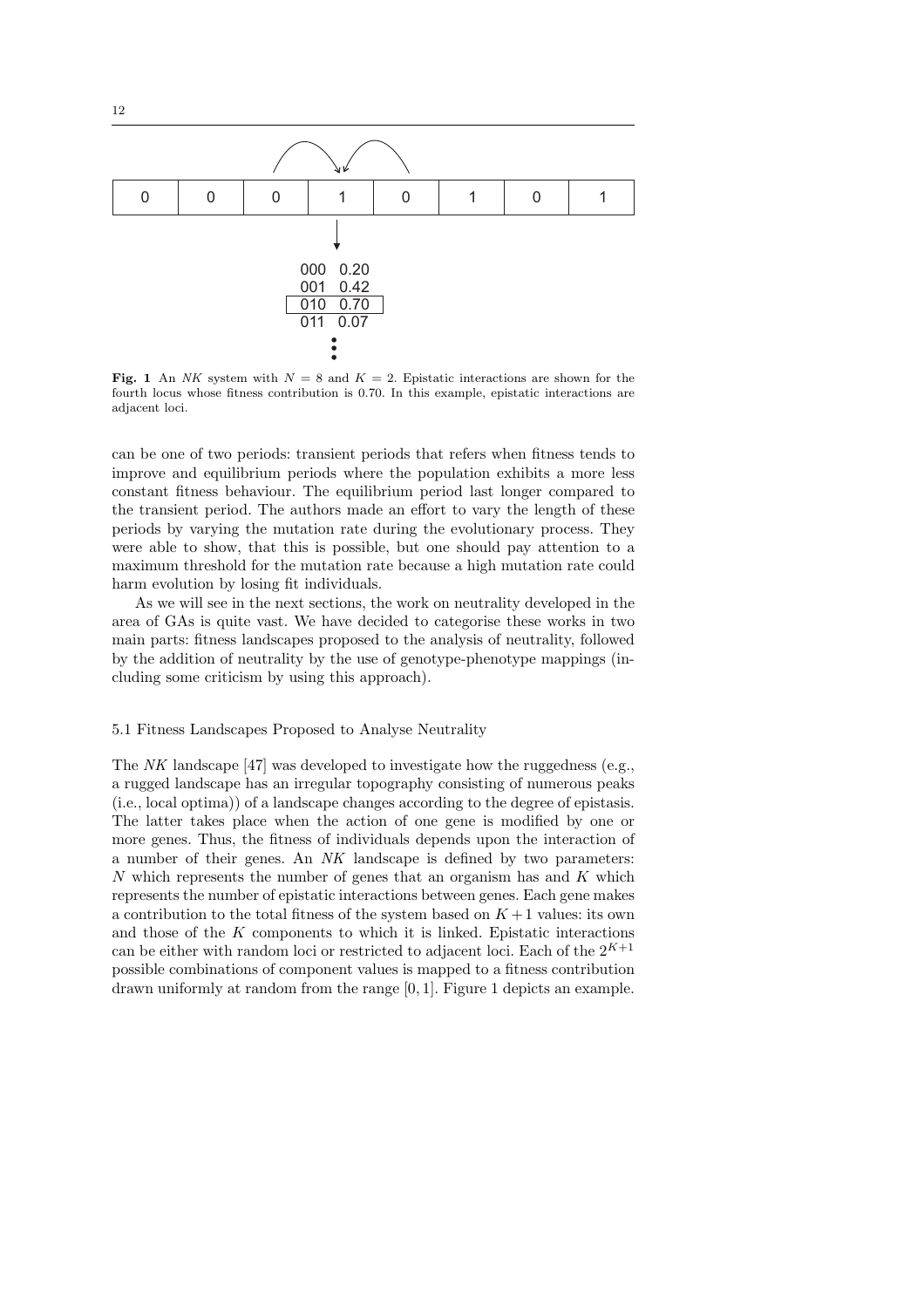The total fitness of a system is the average of the N fitness contributions. Thus, in this type of landscape it is very unlikely to find a neutral mutation.

Inspired by this type of landscape, Barnett [5] introduced the  $NKp$  landscape where the parameter  $p$  controls the degree of neutrality present in the landscape. In this landscape the values to the fitness tables are assigned to 0 with probability  $p$ . In case an entry is not set to 0, then a value drawn uniformly at random from the range [0, 1] is assigned. Thus, when  $p = 1$ , the NKp landscape is a flat landscape. Barnett performed some theoretical and empirical studies and pointed out that the addition of neutrality in this type of landscape has minimal or null effects on the ruggedness of the landscape. Moreover, Barnett claimed that the amount of neutrality decreases as the fitness increases, so the degree of neutrality present in the evolutionary search is not constant.

Designing a fitness landscape based on NK landscapes to vary the degree of neutrality was also explored in [62]. Newman and Engelhardt proposed the  $NKq$  landscapes which are very similar to the  $NKp$  landscape [5] the main difference being that the fitness contribution of the genes is in the range of  $[0, q]$  but the final fitness is normalised in the range of  $[0, 1]$ .

In [34], Geard et al. compared the NK,  $NKp$  and  $NKq$  landscapes and found that there are several big differences in the distribution of neutral mutations when neutrality is artificially added. For instance, they reported that the  $NKq$ landscapes are qualitatively similar to the NK landscapes, while the opposite is true for the  $N K p$  landscapes where the presence of neutrality seems to make the sampling of detrimental mutations more likely.

In the context of economics, Lobo and co-workers [56] proposed a type of fitness landscape called technological landscape. This type of landscape, inspired by the NK landscape, allowed them to study some effects of neutrality. A technological landscape is tuned by natural number M. More specifically the fitness of a solution is rounded so it can take M different values. In their work, Lobo et al. argued that neutral networks can be seen as elements that allow individuals to improve their fitness by moving through the search space. According to the authors, this depends on the accessibility [25] of the neutral networks near the global optimum. Furthermore, the authors stated that neutrality offers robustness and innovation, so it is a desirable feature in a system. Lobo et al., mentioned that in the presence of a rugged landscape, a high degree of neutrality will help the search to find better solutions, rather than in the absence of neutrality. The opposite will occur for a smooth landscape. That is, the presence of neutrality will be detrimental in finding a global solution for this type of landscape.

In [7], Beaudoin et al. proposed another type of fitness landscape denominated  $ND$  landscape, where  $N$  is the length of the genome and  $D$  is what they called the neutral degree distribution. They divided the search space into D neutral networks by giving each of them a different fitness value (details of the algorithm can be found in [7, page 508]). The authors claimed that the other types of landscapes (i.e.,  $N K p$ ,  $N K q$  and *Technological*) used in the literature to analyse neutrality do not consider the distribution of neutrality which, is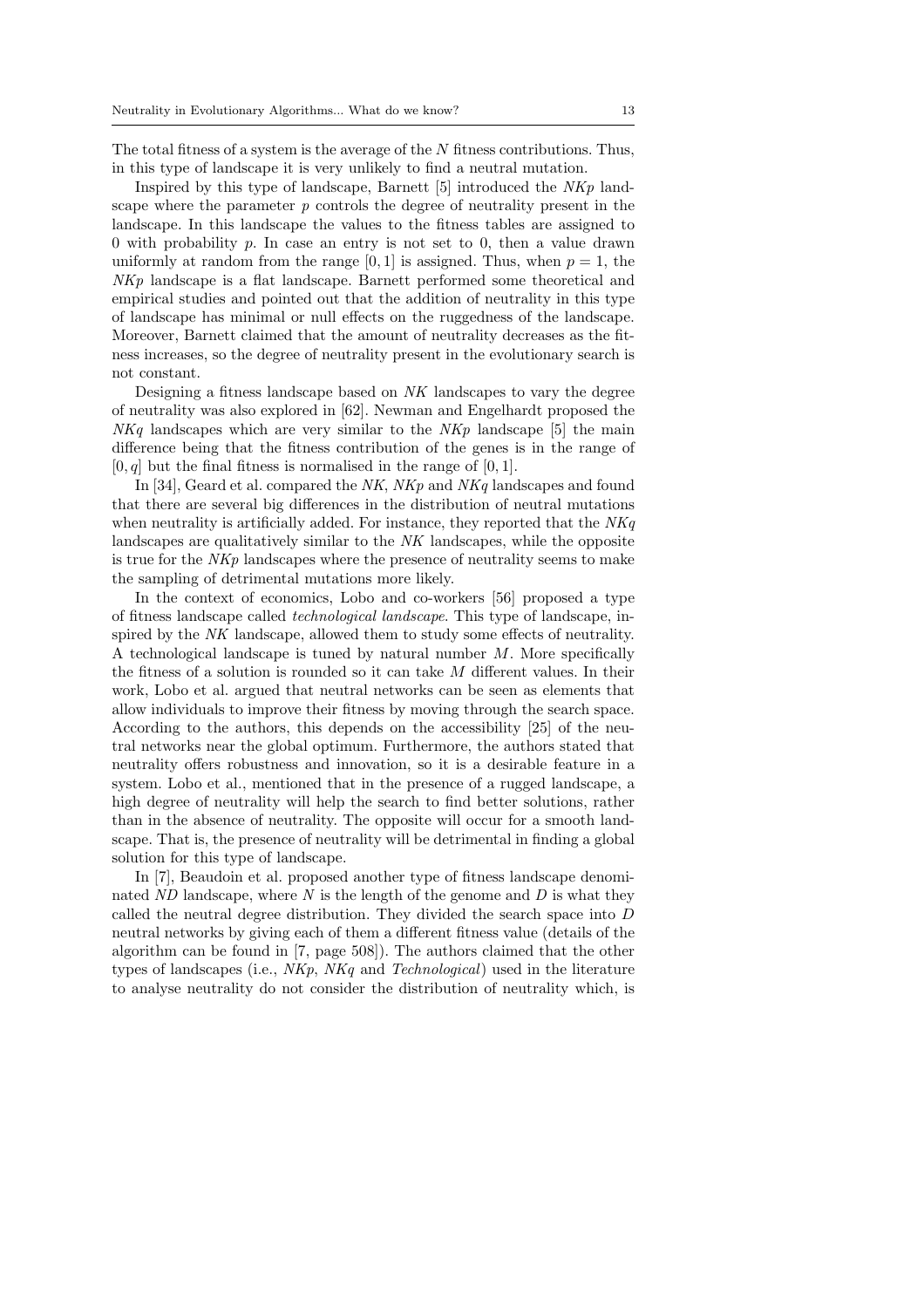in fact, a key feature in evolution. They used neutral degree distributions and fitness distance correlation [42] to analyse how neutrality affects evolution in this type of landscape. For this purpose, they built a ND landscape with deceptive features [36] and found that when the problem is difficult, the addition of neutrality makes the problem easier while the opposite happens when the problem is easy. The results reported in [7] are particularly interesting because they match perfectly our own independent findings [31–33, 66, 26].

#### 5.2 Further Comments on Fitness Landscapes with Neutrality

In the last paragraphs, we have presented some fitness landscapes that haven been proposed or used to better understand the effects of neutrality in evolutionary search. There are, however, other elements that researchers have used to analyse neutrality.

Nimwegen et al. [83] studied the dynamical features observed of a population using the royal road problem [60]. In their work, the authors studied several elements to understand the behaviour of a population during generations. In particular, they were interested in understanding metastability (e.g., period of stasis followed by brief periods of rapid change in evolutionary processes behaviour). For this purpose, Nimwegen et al. defined some elements that helped them in their studies. These include epochal evolution which is defined as the period of time where the system seems stabilise (clearly indicating the presence of neutrality) on some feature distribution followed by a brief burst of change, speed of innovation that refers how often the population moves towards better spaces (fitter areas), and *fitness fluctuation amplitude* that measures the "jumps" performed by a population through generations.

Smith et al. [78] also proposed the use of other elements to understand the effects of neutrality. They were inspired by the fact that most researchers use a single global metric to understand the properties of a fitness landscape. The authors stated that even when these global measures can be of use, it will be more beneficial to have measures that focus on specific areas of the search space. Thus, they proposed the use of fitness evolvability portraits (this is calculated by averaging evolvability over a population of equal fitness) that can be used to compare both the ruggedness and neutrality in a set of tunable rugged and tunable neutral landscapes. Smith et al. showed how the method used in their work is beneficial in detailing features of the search space. Moreover, as they stated in their work, the method used by them should be seen as a complement to other methods, rather than considering it as the only method that can be used to "visualise" properties of the landscape (e.g., ruggedness).

Other measures have been proposed by Vassilev et al. [92]. The authors made a similar argument arose by Nimwegen et al. [83], the analysis of the fitness landscape should be considered as an ensemble of various objects, which are characterised by several elements such as size, form and distribution. In other words, they also considered the study of the landscape by decomposing it. To do so, the authors proposed three new information analysis of fitness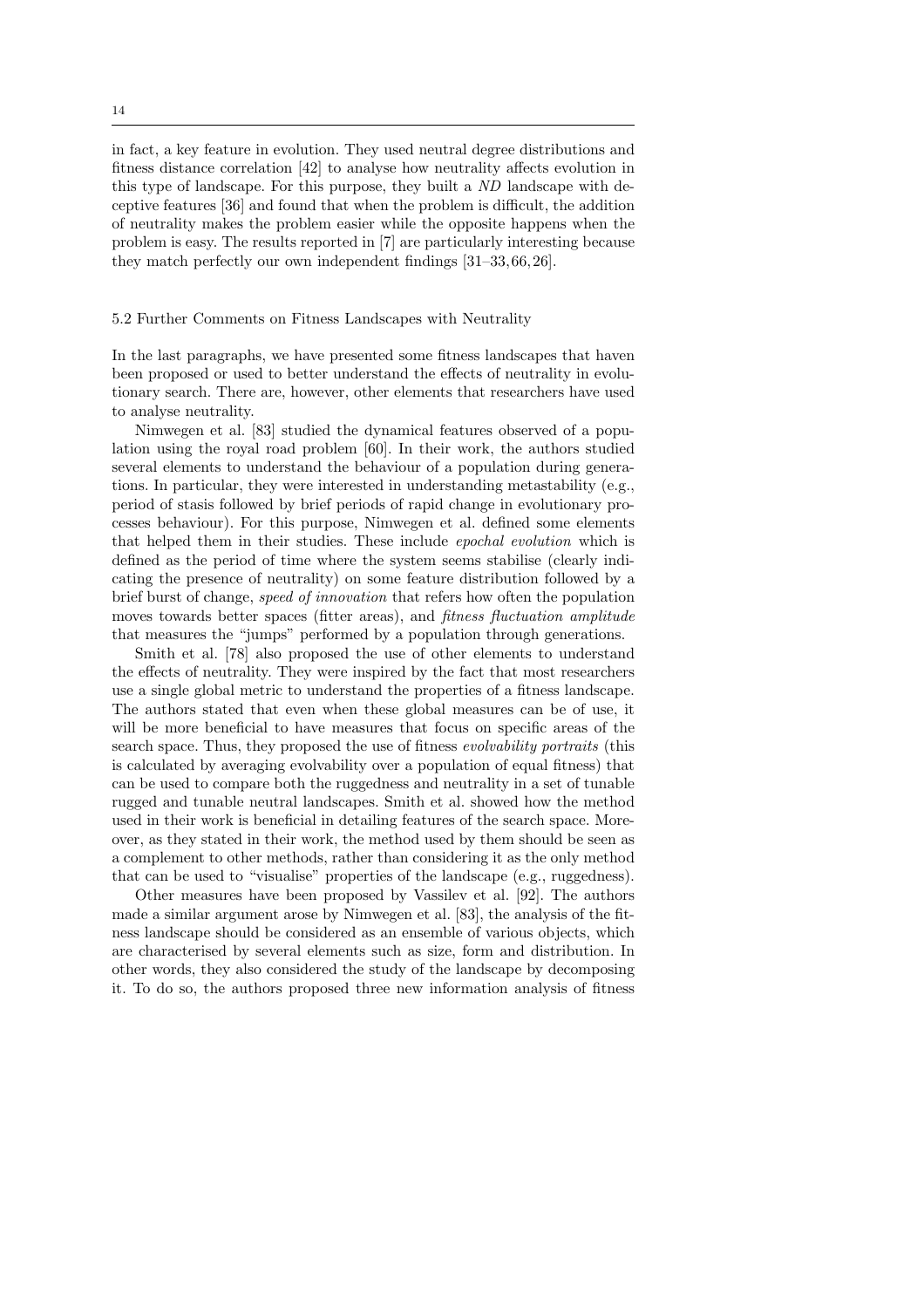landscapes: information content, partial information content and information stability. As explained by the authors, the first two are based on measures of the amount of information contained in the ensemble of objects, where each of them consists of a point in the landscape and its nearest neighbours. More specifically, information content can be seen as the amount of information needed to reconstruct the system exactly. This measure is an estimate of the variety of shapes in the ensemble. So, this can be used to measure the ruggedness of the landscape. Partial information content relates to the modality encountered on the landscape path. Finally, information stability refers as the highest possible difference in the fitness values of two neighbouring points.

Other element to study neutrality is the Nei's standard genetic distance as shown by Katada and Ohkura [44]. In their work, the authors highlighted some benefits of the Nei's distance when the the mutation rate per locus is small. These include that the distance increases approx. linearly over generations in the presence of neutrality, the distance increases when neutrality increases, the distance decreases with the increase of ruggedness in landscape with neutrality. To test their idea, Katada and Ohkura used NK landscapes (as described in the previous paragraphs) and found out that the Nei's distance was able to measure the amount of neutrality present in the fitness landscape. They further confirmed their results by using robotics simulations and compared their analysis with extensive experimental analysis. Details of how to calculate the Nei's distance can be found in [44].

In Section 6, we further present other works that propose the use of different methods to analyse the degree of neutrality in a landscape in the context of Genetic Programming [52, 67].

As we have seen, researchers have proposed and used different types of fitness landscapes for the study of neutrality. There are other elements, however, that researchers have also used, as we will see in the following section. In particular by the use of genotype-phenotype mappings.

## 5.3 Genotype-Phenotype Mappings - Definitions and Properties

In [79], Smith et al. used a complex genotype-phenotype mapping in the context of a visual shape recognition task to control the navigation of a robot and studied the population's behaviour during neutral phases (i.e., periods where fitness remains constant). They focused their attention on the evolvability of the population defined as the ability of individuals both to produce fitter individuals and to not produce less fit individuals. Empirically, Smith et al. concluded that during neutral phases, the population is not doing anything useful. The authors did not deny that neutrality could provide a buffer to move the population towards better places but, at the same time, they argued that the presence of neutrality alone does not allow the evolving of the population faster than in its absence. So, they concluded that the presence of neutrality is not beneficial for evolutionary search. This line of thought was further investigated in [80] where Smith et al. focused their attention on the population's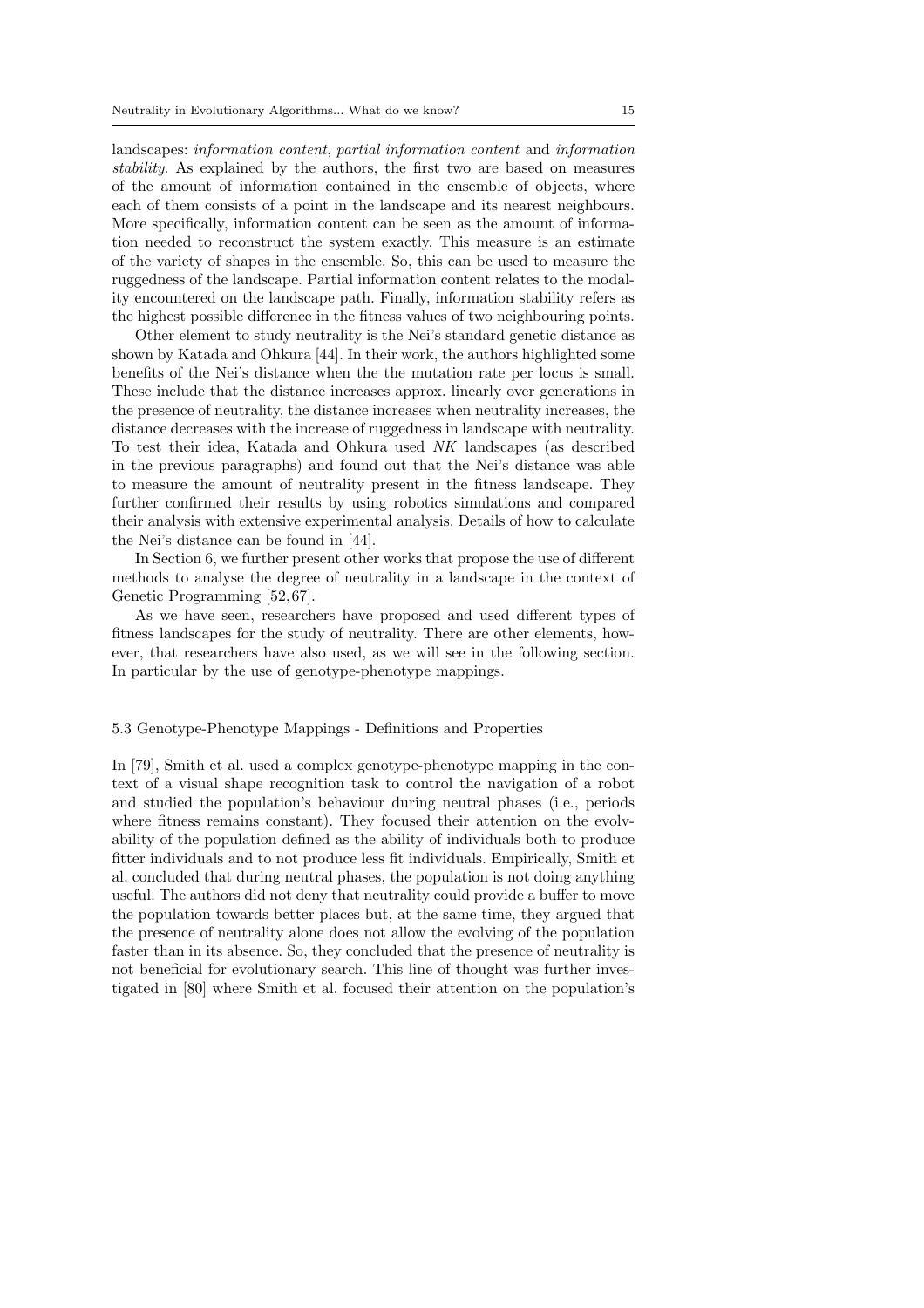dynamics to point out that when the fitness does not change, this is due to the presence of neutrality rather than to the population getting stuck in local optima.

In [76], Shipman argued that neutrality is beneficial if neutral networks are spread over the search space and if there is a high degree of connectivity between them. Shipman mentioned that these neutral networks are sets of genotypes at the same level of fitness. Furthermore, he stated that these networks have a high degree of connectivity if they are connected by single point mutations. To study the effects of neutrality, he used a hybrid approach of neural networks and GAs to conduct his research. Shipman tested his approach on a robotic task where the goal was to control a robot that navigates through a corridor. He found that the presence of a high degree of neutrality helped to discover many more phenotypes and eventually to sample higher fitness. That is, the presence of neutrality has a beneficial impact in evolutionary search because it helps to discover fitter solutions. However, Shipman also concluded that he could not see any benefit in the number of generations required to find optimal solutions (i.e., the presence of neutrality does not help to find solutions faster).

In [75, 77], Schackleton et al. illustrated that neutrality can be artificially added to the evolutionary search with the use of genotype-phenotype mappings. To illustrate this, the authors proposed five different types of mappings. Let us briefly describe them. The first mapping, called *static random mapping*, consisted in defining a genotype of length 30 which is mapped to a phenotype of 16 bits. The mapping used was randomly initialised and remained static afterwards. The second mapping, called trivial voting mapping, consisted in taking 3 bits at genotype level to represent one bit a phenotypic level. The bit is set to 1 if the majority of the 3 bits voted in favour, 0 otherwise. The third mapping, called standard voting mapping, is a variation of the previous mapping. The main difference is that the set of bits at genotype level can overlap, so when a single point mutation takes place multiple phenotypic bits could simultaneously change. In the fourth mapping, called cellular automaton mapping, each of the phenotypic bits was associated with a truth table. Three adjacent bits were used as inputs in the truth table and the corresponding output determined the new state (i.e., phenotypic bit). Finally, the fifth mapping, called random Boolean network (RBN) is a variation of the previous mapping. The main difference is that the 3 bits can be at any positions, so it is necessary to encode those positions at the genotype level. The authors noted that the amount of redundancy plays a key role in evolution. Moreover, they observed that some mappings (i.e., standard voting, cellular automaton and RBN) were more beneficial than others (i.e., trivial voting).

In [19, 20], Ebner et al. extended the previous investigation of [75, 77]. For this purpose, the authors analysed the effects of the RBN mapping and the cellular automaton (both described previously) in the context of what they called phenotype-species mapping. In they work, Ebner et al. emphasised some benefits gained in the presence of neutral mappings. As detailed in their work, the authors explained how neutral networks (defined and discussed in Sec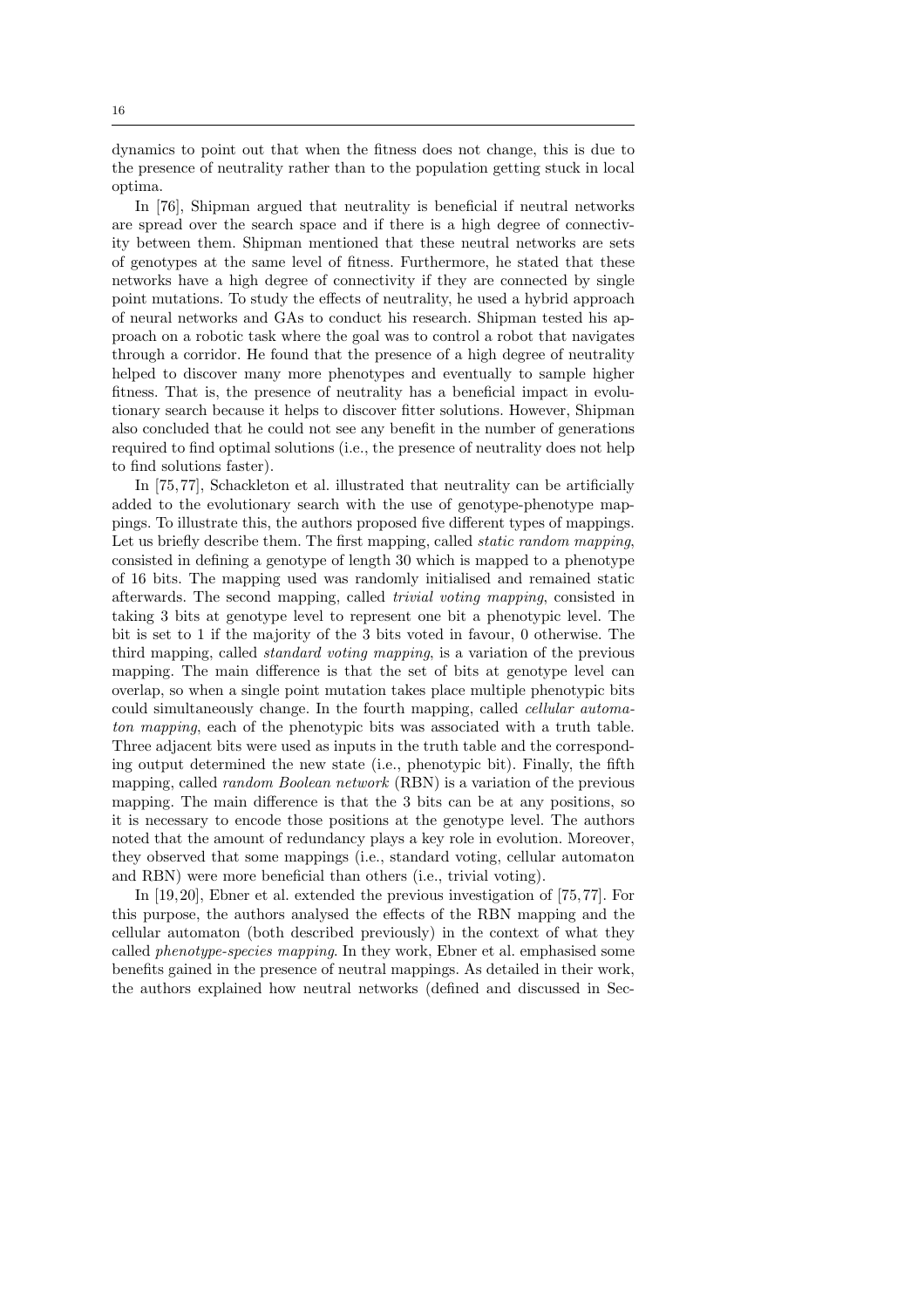tion 5) induced by mappings sustain high mutation rates. Moreover, neutral networks help the population to spread "randomly" throughout the search space which could represent an advantage if the environment changes. Also, the authors stated that one of the main benefits of a redundant mapping is that this type of mapping offer diversity. Thus allowing the population to get stuck in local optima.

In [96], Weicker and Weicker focused their attention on the consequences of redundancy. They stated that there are four areas where redundancy can be found: coding based, representation based, conceptual redundancy and technical redundancy. Coding based redundancy takes place when the size of the search space does not match the size of the genotype space. Representation based redundancy is caused by structural reasons (i.e., it is caused by either the problem considered or the optimisation technique used). Conceptual redundancy takes place when redundancy is added using gene interactions (i.e., [77, 75]). Technical redundancy takes place when, for instance, a decoder is used to improve or repair a given solution. Weicker and Weicker focused their studies on the latter two cases using a decoder method and a diploid encoding on a binary representation. The former method works by defining "1" as an element for inclusion and "0" as an element to be omitted. In the diploid encoding, each individual is formed by two complete candidate solutions and an extra bit which defines the active solution. The diploid encoding was inspired by the work reported in [15] where the authors proposed the structured Genetic Algorithm which is a special case of diploid encoding, where an extra bit switches between two complete candidate solutions. As can be seen, Weicker and Weicker used very different ways of adding neutrality and analysed a particular point: how the presence of redundancy converts local optima into plateau points. They reported that, in both cases, this happens and that a decoder method can find good solutions quicker than a diploid encoding. The authors, however, were unable to explain why this happened.

In [9, 10], Chow proposed the use of a population of individuals that are composed by two chromosomes: a data chromosome and a mapping chromosome. The former chromosome is one that contains the genotypic expression (i.e., 0s and 1s for binary strings) whereas the latter chromosome stores bit locations as integers and these determine the position of the values of the data chromosome. Both chromosomes undergo separate genetic operations. For the data chromosome the traditional genetic operators (i.e., crossover and mutation) are used, while for the mapping chromosome, the permutation operator is used to alter the bit ordering. Neutrality is present in this type of mapping because when the permutation operator takes place, there is no guarantee that all the bits in the data chromosome participate in the genotype-phenotype mapping. That is, there is a possibility that more than one integer is repeated in the mapping chromosome. Using a hybrid algorithm (i.e., GA receiving feedback from a local hill climbing), Chow tested his approach on trap functions [35, 36, 43] and reported that this type of neutrality had a beneficial impact in evolutionary search.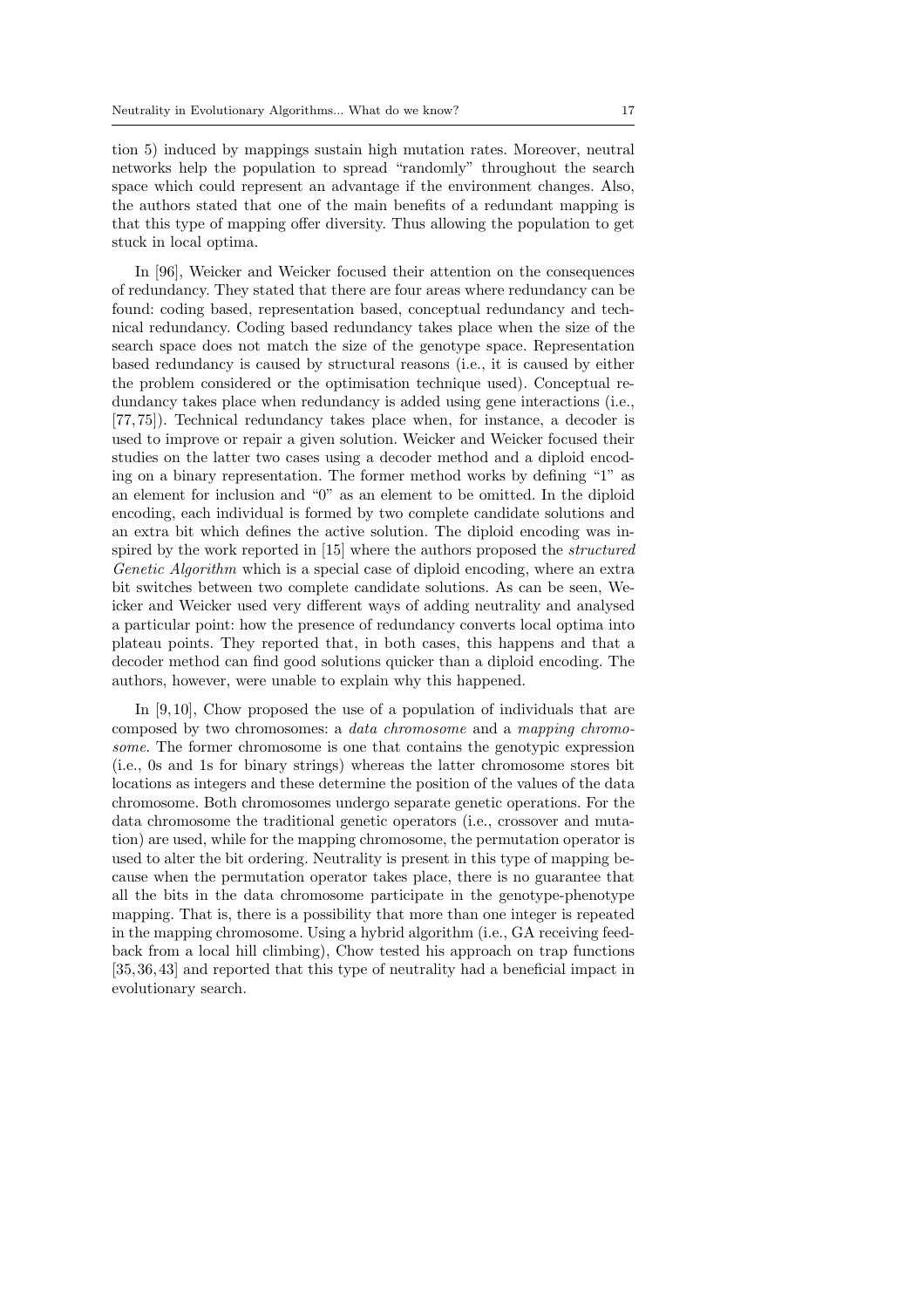In [72], Rothlauf and Goldberg stated that redundancy is a common element found in any EC system and emphasised that the effects of redundancy in evolutionary search depend basically on the nature of redundancy. They identified some properties of redundant representations: (a) a redundant representation is uniform if all phenotypes can be obtained by the same number of genotypes, (b) a redundant representation is synonymously redundant (an example of this type of redundancy is the trivial voting mapping proposed in [75, 77]) if the genotypes that map to the same phenotype are part of a neutral network (i.e., they are close to each other), (c) a redundant representation presents high locality if neighbouring genotypes map to neighbouring phenotypes and finally, (d) a redundant representation presents high connectivity if the number of phenotypes which are accessible from a phenotype by one bitflip mutation is high. They also mentioned that non-synonymously redundant representations (examples of this type of redundancy are the cellular automaton and the RBN described in [75, 77] and criticised in [51], see below) are those where two genotypes representing the same phenotype are very different from each other. Thus, in synonymously redundant representations, genetic operators work well and the search is smoother than in the non-synonymously redundant representations where the search operators show a poor performance. So, in this type of redundancy the search behaves like random search.

#### 5.3.1 Criticism to Some Genotype-Phenotype Mappings

In [51], Knowles and Watson criticised the usefulness of neutrality when added via a mapping function. In particular, they focused their attention on the RBN mapping proposed and studied in [19,75,77] and measured its performance using the rate of fitness increase. Knowles and Watson used GAs and Hill-Climbing on three different problems free of neutrality to compare the performance obtained when RBN was and was not used. They showed that the performance of the search algorithms used in their experiments was better in the absence of neutrality. Moreover, they suggested that the RBN mapping leads to a random exploration in the search space, so it is difficult to imagine how evolutionary search can gain anything from using this type of mapping.

#### 5.4 Summary

In this section we have presented some works using genetic algorithms to study and analyse the effects of neutrality in evolutionary search. We started by reviewing works that defined key concepts in neutrality (e.g., neutral networks [38]). Then, we focused our attention on some fitness landscapes that have been proposed and used to study neutrality (mostly all of them inspired by the NK landscape proposed in [47]). We followed our summaries on some "tools" that researches have been using in the study of neutrality. Table 4 shows a brief summary of some works that have used GAs for the study and analysis of the effects of neutrality.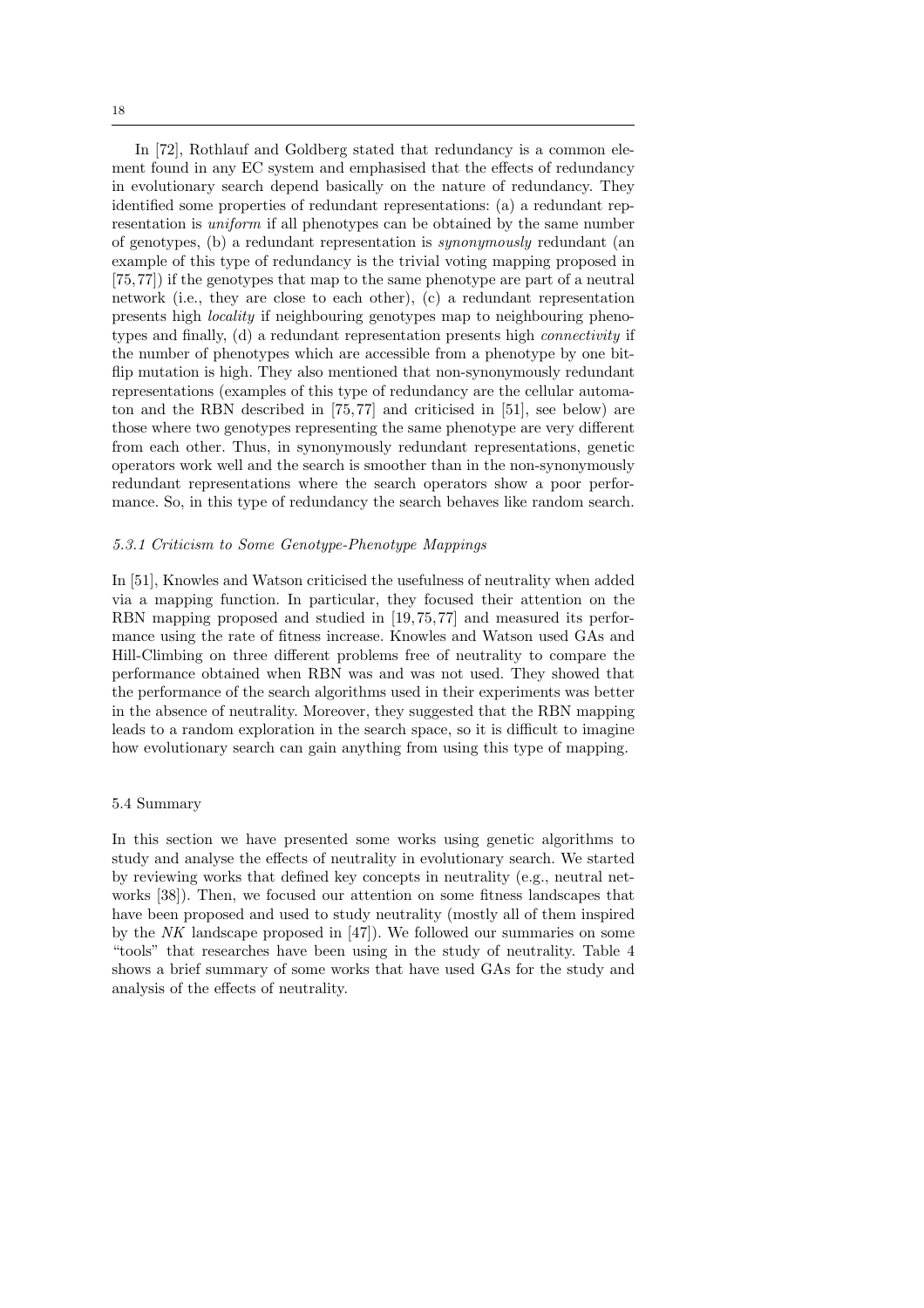| Keywords                    | Short summary                                                                                                                                                             |
|-----------------------------|---------------------------------------------------------------------------------------------------------------------------------------------------------------------------|
| Neutral networks            | It is defined as a set of points in the search space<br>which fitness is the same [38]. Sometimes neutral net-                                                            |
|                             | works are also defined as points in the search space<br>that are connected through neutral point-mutations                                                                |
|                             | where the fitness is the same for all the points in such<br>network.                                                                                                      |
| Fitness Landscapes          | As acknowledge by several researchers, the effects of<br>neutrality are hard to understand for different rea-                                                             |
|                             | son, such as the use of different operators, represen-<br>tations and more, as pointed out in $ 31 $ . Thus, re-<br>searchers have used different fitness landscapes such |
|                             | as: NK landscapes [47] (Figure 1 depicts an ex-<br>ample), $KKp$ [5], $NKq$ [62], technological [56], and                                                                 |
|                             | ND [7] landscapes. All these type of landscapes<br>have in common that is relatively easy to control                                                                      |
|                             | the amount of some properties, such as neutrality,                                                                                                                        |
|                             | present in the landscape. Intuitively this means that,<br>these type of landscape offer a control environment                                                             |
|                             | to studying some effects.                                                                                                                                                 |
| "Tools" to study neutrality | Genetic Algorithms have widely been used to study                                                                                                                         |
|                             | the effects of neutrality because of their "simplicity".<br>Researchers have proposed and studied different as-                                                           |
|                             | pects of neutrality by using different "tools" or "met-                                                                                                                   |
|                             | rics", such as epochal evolution, speed of innovation,                                                                                                                    |
|                             | fitness fluctuations [83], information content, partial                                                                                                                   |
|                             | information content and information stability $ 92 $ ,<br>Nei's standard genetic distance [44], phenotypic mu-                                                            |
|                             | tation rates $ 66 $ .                                                                                                                                                     |
| Genotype-Phenotype<br>map-  | Several methods have also been proposed to add neu-                                                                                                                       |
| pings                       | trality in the evolutionary search. In particular by the<br>use of genotype-phenotype mappings. Works include                                                             |
|                             | the use of constant neutrality [31], static random                                                                                                                        |
|                             | mapping, trivial voting mapping, standard voting                                                                                                                          |
|                             | mapping, cellular automaton mapping and Boolean                                                                                                                           |
|                             | network $[75, 77]$ , bit-wise neutrality $[66]$ .                                                                                                                         |

Table 4 Brief summary of some works using on neutrality using Genetic Algorithms.

# 6 Previous Work on Neutrality in Genetic Programming

In [2], Banzhaf mentioned that constrained optimisation problems (i.e., problems where a potential solution is judged by its fitness and that also must obey certain restrictions) can be handled using a genotype-phenotype mapping. To do so, he proposed a mapping called Binary Genetic Programming. He argued that this mapping allows one to use unrestricted search operators in the genotype space (i.e., search space) while at the same time the feasibility of solutions in the phenotype space (i.e., solution space) is guaranteed. The latter is accomplished thanks to a correction step that takes place in case a solution is not feasible. Briefly, Banzhaf's mapping was based on the use of a transition table that was composed of 32 codes (i.e., 5-bit binary coding) to each of which a corresponding symbol was assigned (i.e., a function or a terminal). So, a bitstring of length n (i.e., where n is a multiple of 5) can be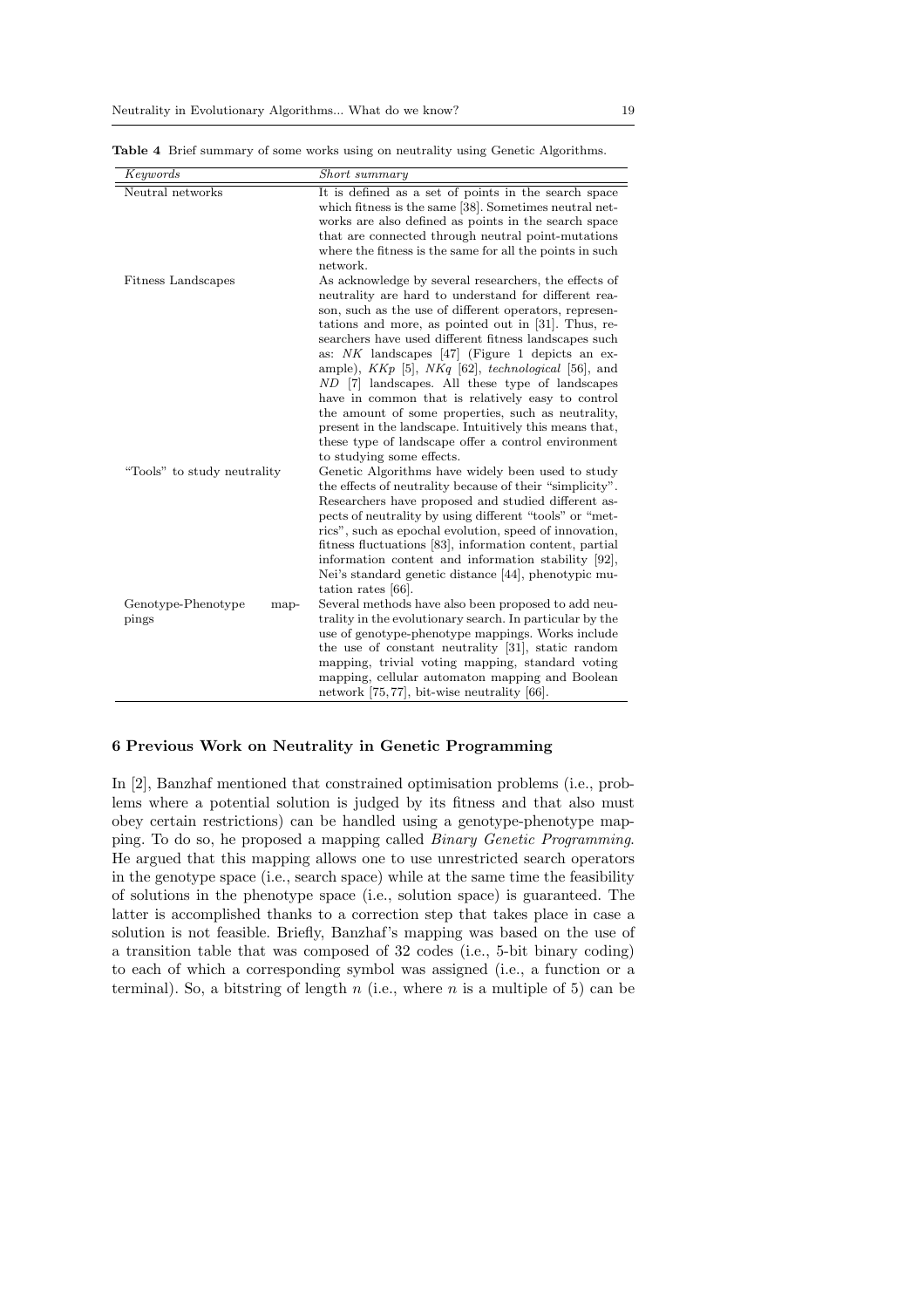translated into an expression of  $n/5$  functions and terminals. Given that there were fewer functions and terminals than different combinations of codings, this introduces neutrality. Banzhaf showed that this type of mapping was useful in a constraint optimisation problem. However, his conclusions are the result of several steps which were not analysed in detail.

In [18], Ebner suggested that part of the success of GP in finding solutions is due to fact of neutrality induced by "junk" code or introns (which are defined as "parts of the genotype that emerge as a result of the evolution of individuals with a variable length representation and have no influence on the survival of the individual" [4]). In his work, Ebner mentioned that finding a specific individual in the GP search space is almost impossible, but finding a specific results it is not. To explain this, he mentioned that the presence of introns helps to have multiple individuals leading to the same result. Thus, the presence of introns in GP could be beneficial.

In [93], Vasseliv and Miller explored the effects of adding artificial neutrality to Miller's approach, called Cartesian Genetic Programming (CGP) [57], and studied its effects using an evolvable hardware problem (i.e., threebit multiplier). CGP uses a genotype-phenotype mapping (an integer string coding) that allows the presence of inactive code (i.e., this is, according to the authors, how neutrality is artificially added). This is a representation of programs in which functions are joined by connections. The authors claimed that neutrality helps avoid getting stuck in local optima. Moreover, Vassilev and Miller performed neutral random walks [70] to show that the amount of neutrality decreases when the search is close to the global optimum.

This line of research was further extended in [99], where Yu and Miller argued that in the traditional GP representation there are two types of implicit neutrality (i.e., neutrality that is already present in the evolutionary search): functional redundancy and introns. The former refers to the fact that multiple genotypes can represent the same phenotype whereas the latter refers to the fact that there are parts of a program that are semantically redundant. This means that if a genetic transformation removes that redundancy from the genotype, the program's behaviour will remain the same (i.e., suppose that we are in the presence of the genotype  $G_1$  =  $(NOT(NOT(AND(OR X<sub>1</sub> X<sub>2</sub>)X<sub>1</sub>)))$  by removing  $(NOT, NOT)$ , the resulting new genotype will be  $G'_1 = (AND(OR \ X_1 \ X_2)X_1)$  so it is clear that  $G_1$ and  $G'_{1}$  will compute the same result). The authors argued that this type of neutrality (i.e., implicit neutrality) is difficult to identify and control during evolution, so they used CGP to add explicit neutrality (where the authors were referring to inactive code). They tested their approach on the even-3-parity problem. CGP allowed the authors to use Hamming distance to measure the amount of neutrality present in the evolutionary search. They found that the more neutrality is present during evolution, the higher the percentage of success in finding the global optimum irrespective of the mutation rate used. Thus, they concluded, neutrality is fundamental to improve evolvability. the phenotype level (e.g., a node that is multiplied by zero). They carried out extensive empirical experiments that helped them to conclude that the best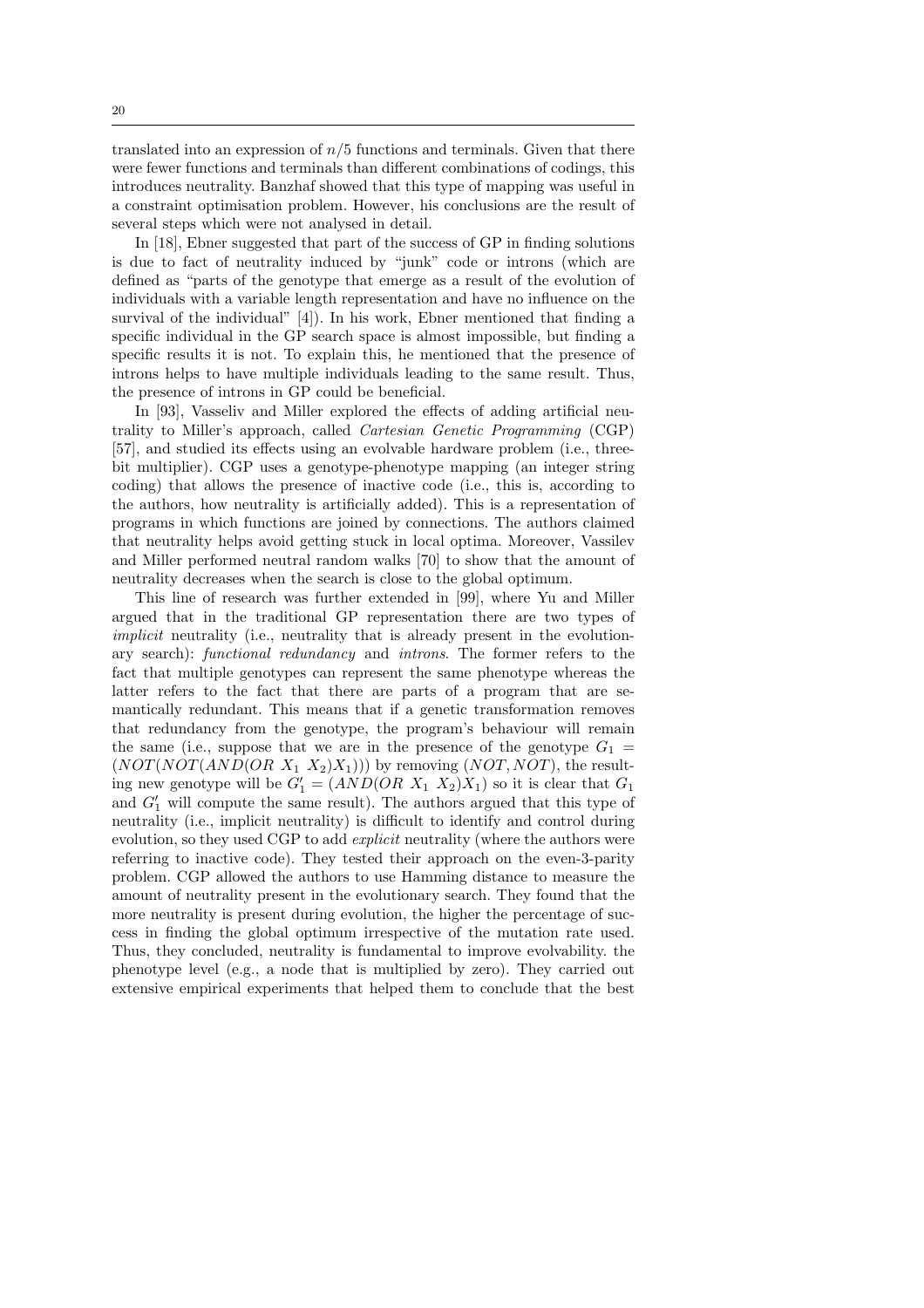performance (using an evolutionary strategy on the even-3-parity and 2-bit multiplier) was achieved with high degrees of neutrality. However, they were unable to give a clear explanation for what happened as they mentioned "Detailed further study is required to ascertain how the redundancy is utilized and interacts during evolution to asses problem solving." [58].

Yu and Miller [100] developed a mathematical framework to study the implicit neutrality found in the OneMax problem when using a simple GA. They focused their attention on the amount of neutrality in each of the fitness classes (in OneMax there are  $\ell+1$  fitness classes for a chromosome of length  $\ell$ ). The number of chromosomes with a given fitness in the search space is given by a binomial coefficient. So, the largest number of chromosomes corresponds to the fitness  $\ell/2$  (assuming, for simplicity, that  $\ell$  is even). The situation changed dramatically when they used CGP [57]. As the authors pointed out, the amount of neutrality is highly dependent on the representation. Based on their empirical findings, Yu and Miller found that neutrality had a beneficial impact on this unimodal landscape and claimed that it provides a buffer to absorb destructive mutations.

## 6.1 Work Inspired by Genotype-Phenotype Mappings

In [17], Downing used Binary Decision Diagrams (BDDs), which are a special case of Binary Decision Trees (BDT) (where each non-terminal element is associated with a Boolean variable which has if and else children). BDDs are presented as directed and acyclic graphs. This allowed Downing to define four different neutral mutations and one adaptive mutation. When a neutral mutation takes place, the fitness of the new individual is copied from its parent, so there is no need to calculate the fitness value for the generated child (as pointed out by Downing, this is an advantage over Yu and Miller's approach [99] where each time a neutral mutation takes place, the fitness of a new individual must be calculated). Given the nature of BDD, Downing tested his proposed approach on Boolean problems (i.e., even-n-parity Boolean functions, where  $7 \leq n \leq 17$ ) obtaining excellent performance (i.e., 100\%) success rate for all the even-n-parity functions). As stated by Downing, one should be careful to interpret the results bearing in mind that not only is neutrality present but also the representation allows modularisation, so the results are a mixture of several ingredients.

#### 6.2 Criticism to Explicit Neutrality in GP

In [12], Collins claimed that the conclusions reported in [101], i.e., that neutrality is beneficial, are flawed. Collins started his analysis by highlighting that the use of a Boolean parity problem is a strange choice given that the problem in itself is neutral. In particular, Yu and Miller used two different function sets formed by either  $EQ$  and  $XOR$  or simply  $EQ$ , so this problem has a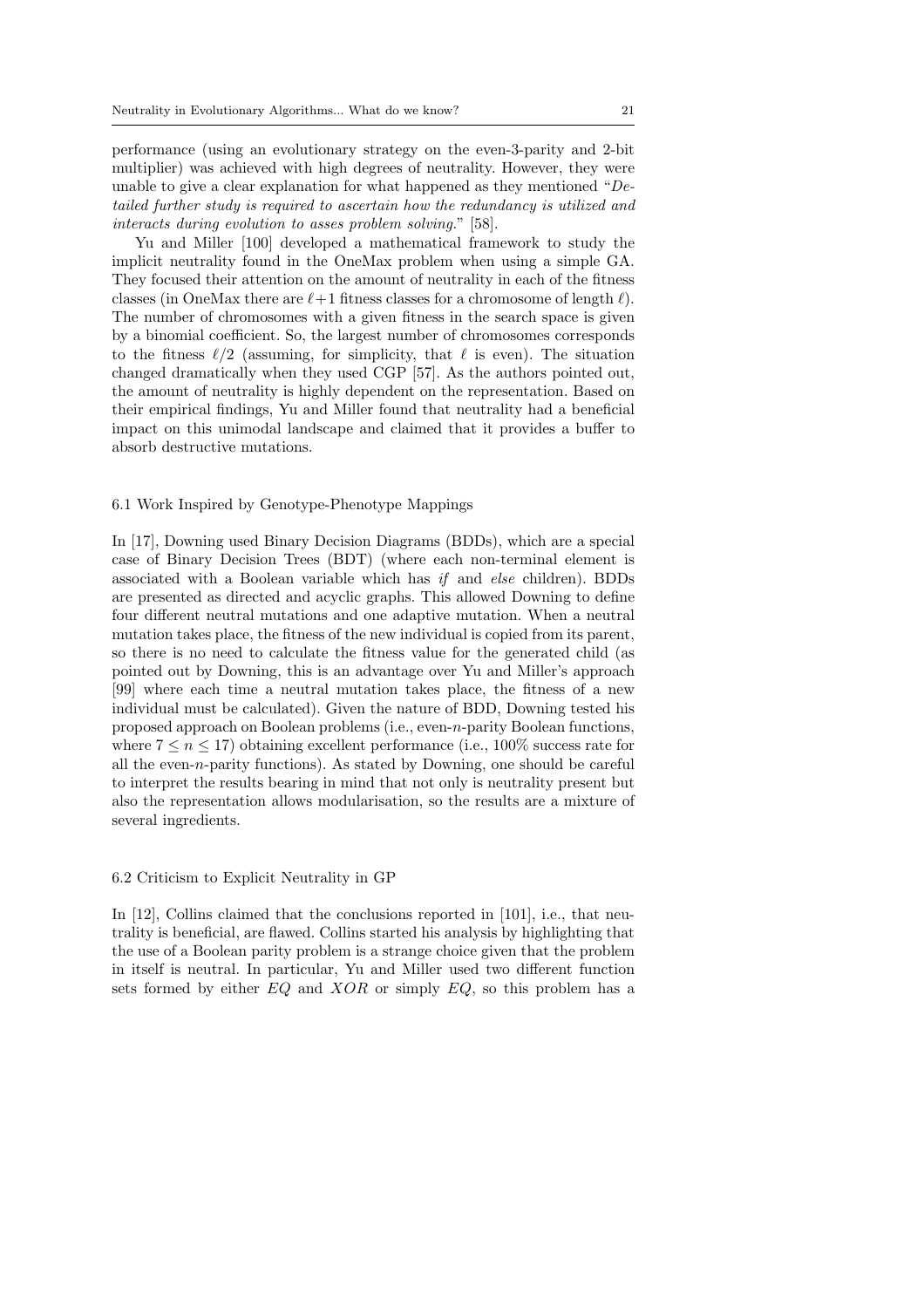needle-in-haystack property: there are only two possible fitness values. So, the effects of neutrality are harder to analyse using this type of problem. Moreover, Collins focused his attention on the results found for the even-12-parity Boolean problem and pointed out that the CGP representation used in [101] favours shorter sequences than those yielding solutions for this Boolean problem. Although [101] reported good results (i.e., 55% of success in finding the solutions), Collins proved that random search has even better performance. Collins used various sampling methods to corroborate his findings and concluded that the effects of neutrality are more difficult to comprehend than previously thought.

## 6.3 Analysis of Landscapes

In [3], Banzhaf and Leier exhaustively analysed the search space of a Boolean function problem using only the AND function to illustrate how there are many more common phenotypes than uncommon phenotypes (i.e., phenotypes that represent the global solution) in the search space and the latter can be made accessible by the presence of neutrality. According to Banzhaf and Leier, neutral networks can be of use only if they are highly intertwined. This property allows the search to move quickly from one neutral network to another and, eventually, to sample the global optimum.

Recently, Vanneschi and co-workers [88] defined and used several measures to analyse the neutrality present in some Boolean parity fitness landscapes. Let us briefly describe them. Firstly, they defined the *average neutrality ratio*  $\bar{r}$  of neutral network as the mean of the neutrality ratios of the individuals contained in a network. Secondly, the authors defined the *average*  $\Delta$ -fitness of the neutral network which is the average fitness obtained after applying a mutation to an individual contained in the neutral network. Thirdly, they defined the Non Improvable (NI) Solutions ratio  $(r_{ni})$  which is the number of solutions that are generated by mutation operators and that are not fitter than the original solution. Fourthly, Vanneschi et al. defined the Non Worsenable (NW) Solutions ratio  $(r_{nw})$  which is the number of solutions that are generated by mutation operators and that are not worse than the original solution.

In their initial analysis, the authors focused their attention on small landscapes (i.e., the even-2-parity function and set a maximum depth of 3), and used two different function sets,  $F_1 = \{XOR\}$  and  $F_2 = \{NAND, NOT\}$ . Finally, they defined three mutations which are a variation of the inflate and deflate mutation operators originally defined in [84] to study the effects of neutrality on evolutionary search. Vanneschi et al. pointed out that the effects of neutrality strongly depend on a landscape's features. To prove this, they used the proposed measures to show that in certain landscapes such as the one induced by the function set  $\{NAND\}$  it is very unlikely that neutrality will help to improve fitness, where the opposite is true in the landscapes defined by  $\{XOR, NOT\}$ .

22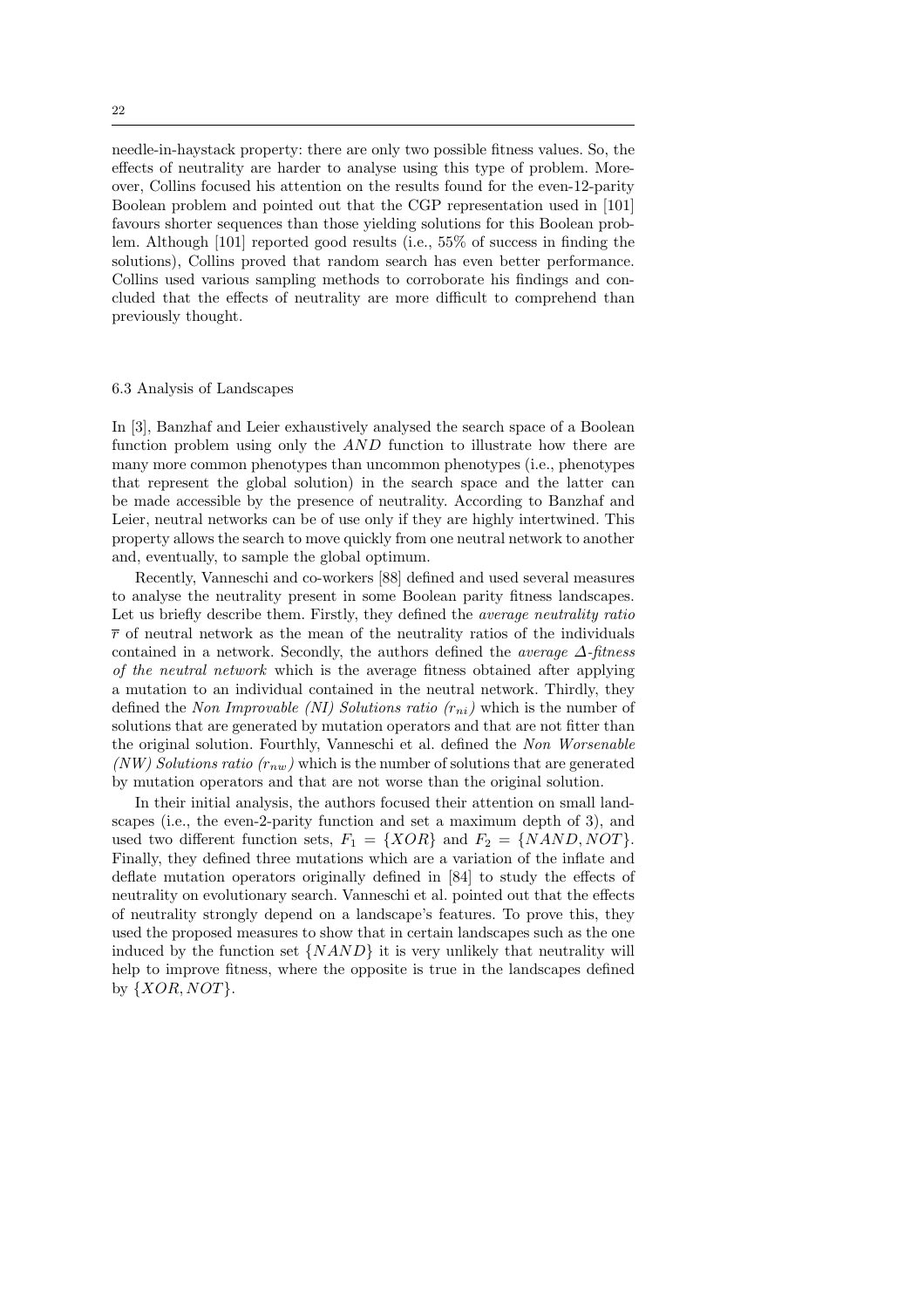In [86], Vanneschi summarised some "tools" that people have used to study different properties of the fitness landscape, including neutrality. These include measuring neutrality in Cartesian gp using the Hamming distance, a pioneer study performed by Yu and Miller [99] (as described previously in Section 6), fitness distance correlation used in GP (tree-like structures) [84]. Other "tools" mentioned by Vanneschi include the negative slope coefficient [87] that can be calculated even without knowing the optimas genotypes and it does not (explicitly) use any distance. In [87], the authors reported good results on some GP benchmark problems. Successively in [85] these results have been extended to some real-like applications. Then in [68] the authors gave a formal model of the fitness proportional negative slope coefficient and a more rigorous justification of it. Finally, in [91], the authors pointed out the limitations of this approach.

#### 6.4 Summary

In this section, we covered several works in the area of GP that have made an effort to better understand the effects of neutrality in evolutionary search. Contrary to the studies carried out using GAs where there is a substantial amount of work (as summarised in the previous section), there are fewer works using GP. Probably one reason is the difficulty that the tree-like structure representation used in typical GP presents. In section, we started reviewing works that have used some form of genotype-phenotype mapping. We then presented some criticism to this kind of approaches (i.e., genotype-phenotype mapping). We finalised this section by summarising some measures that researchers have proposed in the study of neutrality in GP. Table 5 presents a brief summary of some works done on the study of neutrality in GP.

## 7 Open Issues and Conclusions

There are many techniques available in the specialised literature that allow computer systems to learn (i.e., decision trees, neural networks, Bayesian learning, evolutionary algorithms and more [61]). This work is primarily based on the use of Evolutionary Computation (EC)  $[1, 22]$  systems (also known as evolutionary algorithms). Genetic Algorithms (GAs) [39] and Genetic Programming (GP) [52] are the methods widely analysed and summarised in this work.

The Genetic Algorithm is a widely used form of the evolutionary algorithm. Originally, GAs were conceived by Holland as a means of studying adaptive behaviour. They, however, are largely used as function optimisation techniques. GP has perhaps the richest representation among all the paradigms in EC systems. GP can be used to evolve computer programs to solve problems automatically without having to tell them explicitly how [52,53, 67].

Despite the proved effectiveness of EC systems, there are limitations in such systems and researchers have been interested in making them more powerful by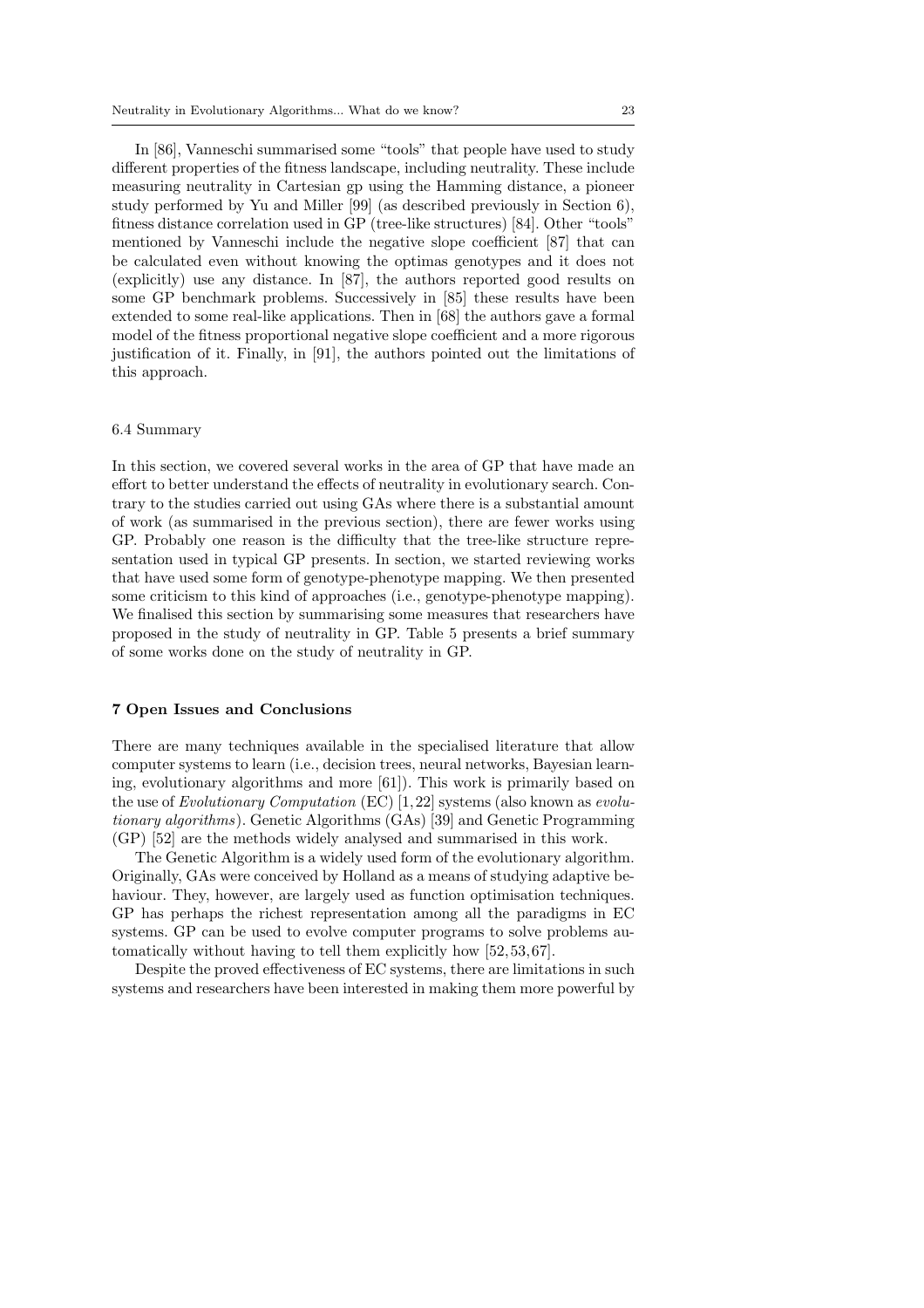Table 5 Brief summary of some works using on neutrality using Genetic Programming.

| Keywords                    | Short summary                                             |
|-----------------------------|-----------------------------------------------------------|
| Genotype-Phenotype<br>map-  | Just as in GAs, the use of genotype-phenotype map-        |
| pings                       | pings has also been used in GP. Different approaches      |
|                             | have been used. Some studies include the use of Bi-       |
|                             | nary GP [2], Cartesian GP [57], Constant neutral-         |
|                             | ity $[27]$ , Uniform GP $[29]$ .                          |
| "Tools" to study neutrality | In GP, the study of neutrality, and in fact, of any       |
|                             | effect seen in GP evolution is hard to measure given      |
|                             | the typical representation used in GP (i.e., tree-like    |
|                             | structure). There are, however, some "tools" that         |
|                             | have been defined to study some neutrality effects.       |
|                             | These include the use of the average neutrality ratio,    |
|                             | average fitness of the neutral network, non improv-       |
|                             | able solutions ratio, and 'worsenable' solutions [88].    |
|                             | Another tool that has been used to analyse the hard-      |
|                             | ness of a problem with and without the presence of        |
|                             | neutrality (artificially induced) is the fitness distance |
|                             | correlation (fdc) $[42]$ . The use of fdc in GP has been  |
|                             | reported in $[11,89,84]$ . For fixed-length representa-   |
|                             | tions in GP (e.g., Cartesian GP), the Hamming dis-        |
|                             | tance has also been used [99] in the study of neutral-    |
|                             | ity.                                                      |

using different elements. One of these elements is *neutrality* (the neutral theory of molecular evolution [48, 49]) which the EC community has incorporated in their systems in the hope that it can aid evolution. Briefly, neutrality considers a mutation from one gene to another as neutral if this modification does not affect the fitness of an individual. A more detailed description of neutrality is presented in Section 2.

Neutrality has attracted the interest of researchers in the EC community. However, the results reported in relation to the benefits of neutrality in evolutionary search are contradictory, as we have mentioned throughout this work. For instance, in "Finding Needles in Haystacks is not Hard with Neutrality" [101], Yu and Miller performed runs using the well-known Cartesian GP (CGP) representation [57, 59] and also used the even-n-parity Boolean functions with different degrees of difficulty  $(n = \{5, 8, 10, 12\})$ . They compared performance when neutrality was present and in its absence and reported that the performance of their system was better when neutrality was present.

A few years later, Collins claimed the opposite and presented the paper entitled "Finding Needles in Haystacks is Harder with Neutrality" [12]. He further explored the idea presented by Yu and Miller and explained that the choice of this type of problems is unusual and in fact not suitable for analysing neutrality using CGP. This is because both the landscape and the form of the representation used have a high degree of neutrality and these make the drawing of general conclusions on the effects of neutrality difficult.

These works (both nominated as best papers in their conference tracks!) are just two examples of many publications available in the specialised literature which show controversial results on neutrality.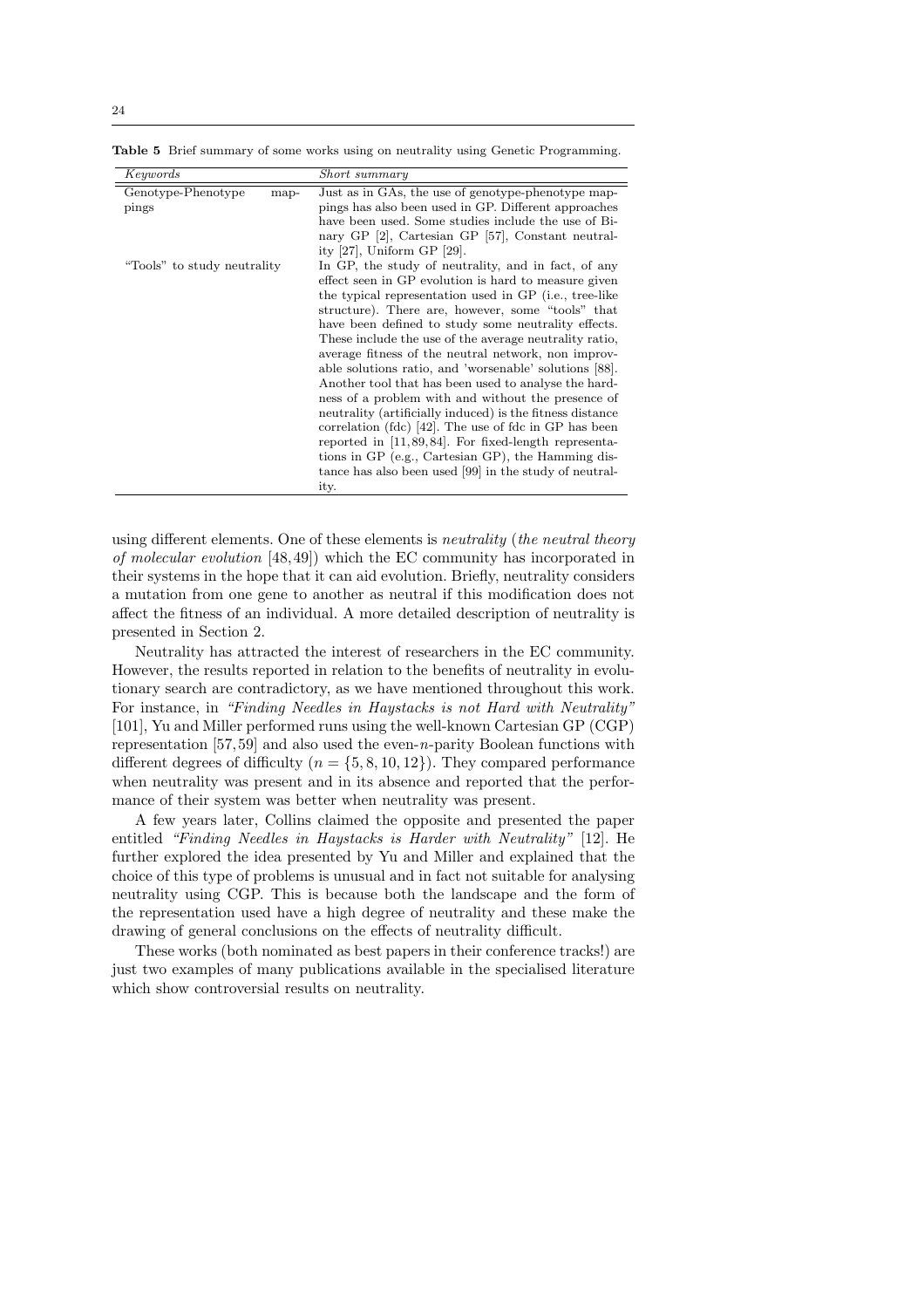It is clear that a large amount of work has been done towards understanding the effects of neutrality in evolutionary search. However, there are some areas that in our view need to be addressed. In the following paragraphs, some potential areas to be explored are discussed.

## 7.1 Form of Neutrality

As shown in Section 5, there is a large number of works on the use of different genotype-phenotype mappings in GAs to add neutrality in evolutionary search. Possibly, the main reason for doing this, it is the relative "simplicity" of GAs. This has allowed researchers to perform a more detail analysis of the effects of neutrality. In fact, many works have defined and used several tools to performing this exhaustive analysis as mentioned in Sections 5 and 6, and briefly summarised in Tables 4 and 5.

Genotype-phenotype mappings have also been used in GP to add neutrality into the search space, as described in Section 6. Of course, neutrality's effects are harder to analyse using this kind of representation (tree-like structures). However, it is possible to analyse it in detail under some circumstances that allow to have more less control of the system. So, it would be interested exploring new forms of encoding functions (in bit-wise neutrality), or using bitwise-type (introduced and explored in Section 5) of neutrality in GP. Likewise, it would be interesting using something like degree neutrality (introduced and explained using GP in Section 6) but in GAs (e.g., using variable length strings to encode fixed length ones).

#### 7.2 Mathematical Frameworks

Often, it is common to see that researchers report experimental results without a support of statistical information nor mathematical frameworks. In our view, this is one of the key elements missing in the understanding on the effects of neutrality. Put it in other way, the lack of mathematical frameworks developed within the frame of understanding the effects of neutrality in evolutionary search has had a big impact on the confusion of it.

It will be highly desired if research can be further explored into theoretical work to corroborate empirical evidence. For instance, we need to do theory of fitness distance correlation and phenotypic mutation rates for GP. We need to understand phenotypic crossover rates both for GP and GAs.

#### 7.3 Prediction on the Effect of Neutrality

Throughout the paper, we have mentioned different benchmark problems that have been used in the study and analysis of neutrality in evolutionary search. There are some cases where the effects, whether beneficial or detrimental, of neutrality are clearer. Intuitively this means that the fitness landscape and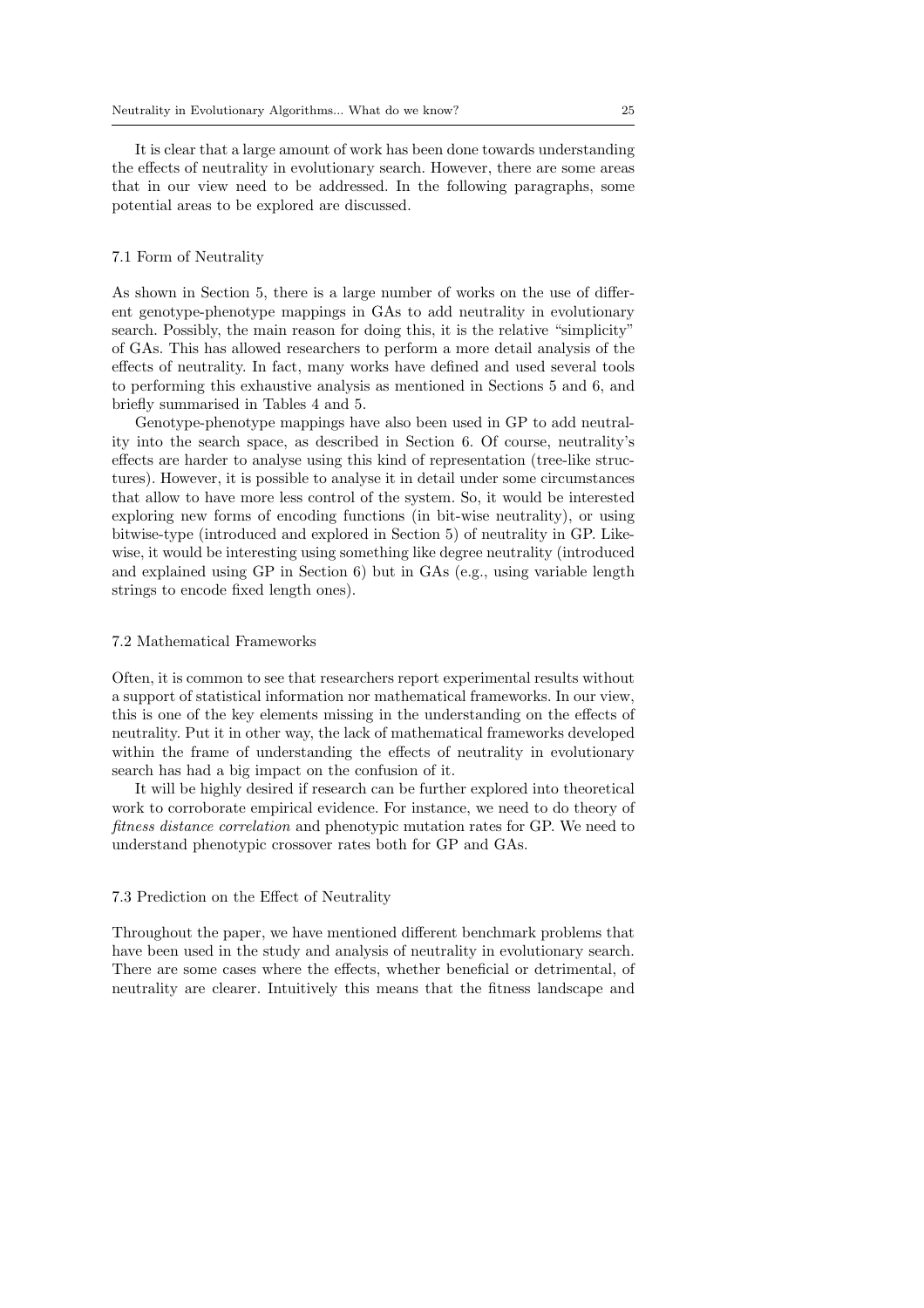the type of neutrality play an important role in determining the effects of neutrality in the problem.

That is why, we believe that one needs to find good ways of predicting [30, 28, 29, 42, 90] when the addition of neutrality (and what form of neutrality) can be beneficial in practical situations, e.g., when facing an unknown problem.

# 7.4 Final Comments

We have presented a survey of neutrality. To do so, we have summarised works where neutrality has been analysed, starting from its origins in biology and finishing with the most recent studies including the use of Genetic Algorithms and Genetic Programming, where both empirical experiments and mathematical frameworks have been used in an attempt to explain the effects of neutrality.

Throughout this work, we have highlighted the fact that there are no conclusive results on neutrality in EAs. The confusion regarding neutrality is due to several reasons. These include the following:

- many studies have based their conclusions on performance statistics (i.e., on whether or not a system with neutrality could solve a particular problem faster than a system without neutrality) rather than a more in-depth analysis (i.e., measure of hardness, population dynamics, etc.),
- studies often consider problems, representations and search algorithms that are relatively complex and, so, results represent the compositions of multiple effects (e.g., bloat or spurious attractors in GP),
- there is not a single definition of neutrality, and different studies have added neutrality to problems in radically different ways,
- very often studies focused their attention on particular properties of neutrality without properly defining them,
- the features of a problems landscape change when neutrality is artificially added, but rarely has an effort been made to understand in exactly what ways.

## Acknowledgments

We would like to thank the editor, associate editor and reviewers for their fair and useful comments and ideas. The paper has been considerable strengthened thanks to their feedback.

This research is based upon works supported by Science Foundation Ireland under Grant No. 08/IN.1/I1868.

#### References

1. Thomas Bäck, David B. Fogel, and Zbigniew Michalewicz, editors. Evolutionary Computation 1: Basic Algorithms and Operators. IOP Publishing Ltd., Bristol, UK, 1999.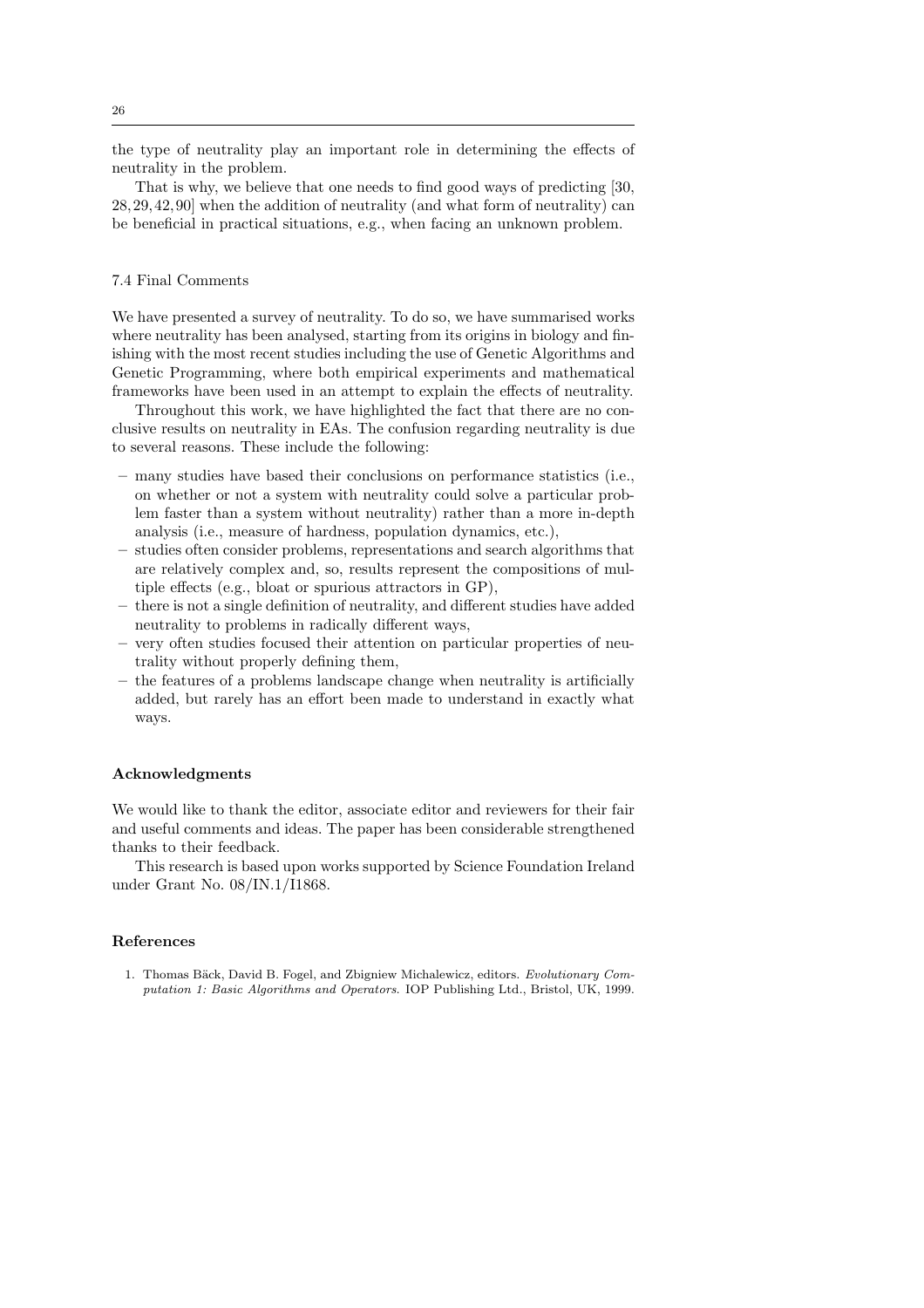- 2. W. Banzhaf. Genotype-Phenotype-Mapping and Neutral Variation: A Case Study in Genetic Programming. In Yuval Davidor, Hans-Paul Schwefel, and Reinhard Manner, editors, PPSN III: Proceedings of the 3rd International Conference on Parallel Problem Solving from Nature, pages 322–332, Jerusalem, Israel, 1994. Springer-Verlag.
- 3. W. Banzhaf and A. Leier. Evolution on Neutral Networks in Genetic Programming. In T. Yu, R. Riolo, and B. Worzel, editors, Genetic Programming - Theory and Applications III. Kluwer Academic, 207–221, 2006.
- 4. Wolfgang Banzhaf, Frank D. Francone, Robert E. Keller, and Peter Nordin. Genetic programming: an introduction: on the automatic evolution of computer programs and its applications. Morgan Kaufmann Publishers Inc., San Francisco, CA, USA, 1998.
- 5. Lionel Barnett. Ruggedness and Neutrality the NKp Family of Fitness Landscapes. In Christoph Adami, Richard K. Belew, Hiroaki Kitano, and Charles Taylor, editors, Artificial Life VI: Proceedings of the Sixth International Conference on Artificial Life, pages 18–27, Cambridge, MA, 1998. MIT Press.
- 6. Lionel Barnett. Netcrawling-Optimal Evolutionary Search with Neutral Networks. In Proceedings of the 2001 Congress on Evolutionary Computation, pages 30–37. IEEE Press, 2001.
- 7. William Beaudoin, Sebasiten Verel, Philippe Collard, and Cathy Escazut. Deceptiveness and Neutrality The ND Family of Fitness Landscapes. In Maarten Keijzer, Mike Cattolico, Dirk Arnold, Vladan Babovic, Christian Blum, Peter Bosman, Martin V. Butz, Carlos Coello Coello, Dipankar Dasgupta, Sevan G. Ficici, James Foster, Arturo Hernandez-Aguirre, Greg Hornby, Hod Lipson, Phil McMinn, Jason Moore, Guenther Raidl, Franz Rothlauf, Conor Ryan, and Dirk Thierens, editors, GECCO 2006: Proceedings of the 2006 Conference on Genetic and Evolutionary Computation, volume 1, pages 507–514, Seattle, WA, USA, 8-12 July 2006. ACM Press.
- 8. H. Beyer. The Theory of Evolution Strategies. Springer Verlag, 2001.
- 9. R. Chow. Effects of Phenotypic Feedback and the Coupling of Genotypic and Phenotypic Spaces in Genetic Searches. In Proceedings of the 2004 IEEE Congress on Evolutionary Computation (CEC-2004), volume 1, pages 242–249, Portland, Oregon, USA, 2004. IEEE.
- 10. R. Chow. Evolving Genotype to Phenotype Mappings with a Multiple-Chromosome Genetic Algorithm. In Kalyanmoy Deb, Riccardo Poli, Wolfgang Banzhaf, Hans-Georg Beyer, Edmund K. Burke, Paul J. Darwen, Dipankar Dasgupta, Dario Floreano, James A. Foster, Mark Harman, Owen Holland, Pier Luca Lanzi, Lee Spector, Andrea Tettamanzi, Dirk Thierens, and Andrew M. Tyrrell, editors, GECCO 2004: Proceedings of the 2004 Conference on Genetic and Evolutionary Computation, volume 1 of Lecture Notes in Computer Science, pages 1006–1017, Seattle, WA, USA, 26-30 June 2004. Springer.
- 11. Manuel Clergue, Philippe Collard, Marco Tomassini, and Leonardo Vanneschi. Fitness Distance Correlation and Problem Difficulty for Genetic Programming. In William B. Langdon, Erick Cantú-Paz, Keith E. Mathias, Rajkumar Roy, David Davis, Riccardo Poli, Karthik Balakrishnan, Vasant Honavar, Günter Rudolph, Joachim Wegener, Larry Bull, Mitchell A. Potter, Alan C. Schultz, Julian F. Miller, Edmund K. Burke, and Natasa Jonoska, editors, Proceedings of the Genetic and Evolutionary Computation Conference, GECCO 2002, pages 724–732, New York, 9-13 July 2002. Morgan Kaufmann Publishers.
- 12. M. Collins. Finding Needles in Haystacks is Harder with Neutrality. In Hans-Georg Beyer, Una-May O'Reilly, Dirk V. Arnold, Wolfgang Banzhaf, Christian Blum, Eric W. Bonabeau, Erick Cantu-Paz, Dipankar Dasgupta, Kalyanmoy Deb, James A. Foster, Edwin D. de Jong, Hod Lipson, Xavier Llora, Spiros Mancoridis, Martin Pelikan, Guenther R. Raidl, Terence Soule, Andy M. Tyrrell, Jean-Paul Watson, and Eckart Zitzler, editors, GECCO 2005: Proceedings of the 2005 Conference on Genetic and Evolutionary Computation, volume 2, pages 1613–1618, Washington DC, USA, 25-29 June 2005. ACM Press.
- 13. Pietro Corsi. The Age of Lamarck Evolutionary Theories in France. University of California Press, USA, 1988.
- 14. Charles Darwin. On The Origin of Species by Means of Natural Selection. John Murray, 1859.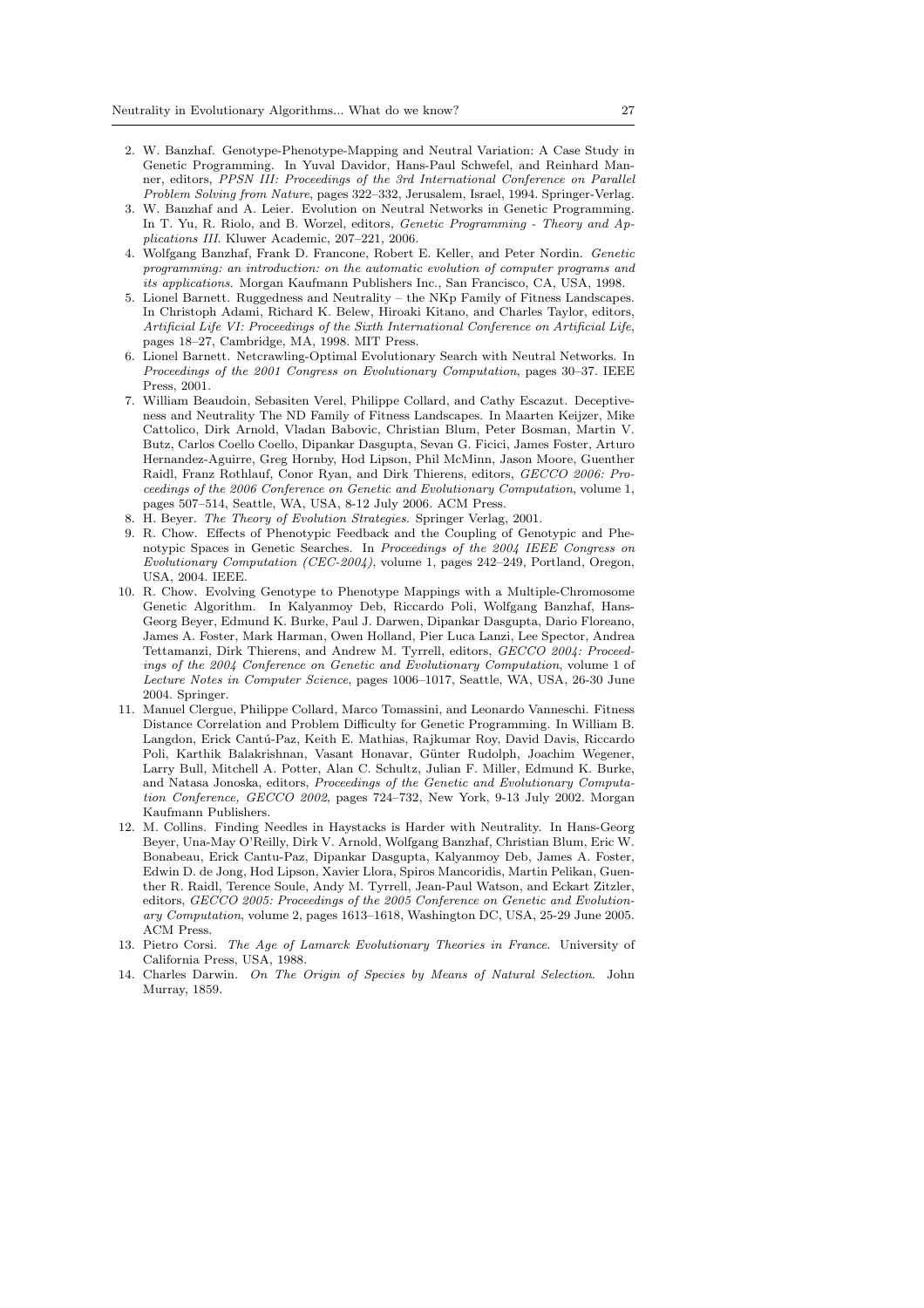- 15. Dipankar Dasgupta and Douglas R. McGregor. Nonstationary Function Optimization using the Structured Genetic Algorithm. In R. Manner and B. Manderick, editors, PPSN II: Proceedings of the 2nd International Conference on Parallel Problem Solving from Nature, pages 145–154, Brussels, Belgium, 1992. Elsevier.
- 16. Benjamin Doerr, Michael Gnewuch, Nils Hebbinghaus, and Frank Neumann. A rigorous view on neutrality. In IEEE Congress on Evolutionary Computation, pages 2591–2597. IEEE, 2007.
- 17. R. M. Downing. Evolving Binary Decision Diagrams Using Implicit Neutrality. In Proceedings of Congress on Evolutionary Computation (CEC 2005), volume 3, pages 2107–2113, Edinburgh, Scotland, 2005. IEEE Press.
- 18. M. Ebner. On the search space of genetic programming and its relation to nature's search space. In Evolutionary Computation, 1999. CEC 99. Proceedings of the 1999 Congress on, 1999.
- 19. Marc Ebner, Patrick Langguth, Jurgen Albert, Mark Shackleton, and Rob Shipman. On Neutral Networks and Evolvability. In Proceedings of the 2001 IEEE Congress on Evolutionary Computation, pages 1–8. IEEE Press, 27-30May 2001.
- 20. Marc Ebner, Mark Shackleton, and Rob Shipman. How Neutral Networks Influence Evolvability. Complexity, 7(2):19–33, 2001.
- 21. A. E. Eiben, Robert Hinterding, and Zbigniew Michalewicz. Parameter control in evolutionary algorithms. IEEE Trans. Evolutionary Computation, 3(2):124–141, 1999.
- 22. Agoston E. Eiben and J. E. Smith. Introduction to Evolutionary Computing. Springer Verlag, 2003.
- 23. R. A. Fisher. On the Dominance Ratio. In Proceedings of the Royal Society of Edinburgh, volume 42, pages 321–341, 1922.
- 24. Carlos Fonseca and Marisol Correia. Developing Redudant Binary Representations for Genetic Search. In Proceedings of the 2005 IEEE Congress on Evolutionary Computation (CEC 2005), pages 372–379, Edinburgh, 2-4 September 2005. IEEE.
- 25. W. Fontana and P Schuster. Continuity in Evolution: On the Nature of Transitions. Science, 280:1431–1452, 1998.
- 26. Edgar Galván-López. Effects of Neutrality on Evolutionary Search. In  $EvoPhD$  Second European Graduate Student Workshop on Evolutionary Computation, Valencia, Spain, 11–13 April 2007.
- 27. Edgar Galván-López, Stephen Dignum, and Riccardo Poli. The Effects of Constant Neutrality on Performance and Problem Hardness in GP. In M. ONeill, L. Vanneschi, S. Gustafson, A. I. Esparcia Alcazar, I. De Falco, A. Della Cioppa, and E. Tarantino, editors, EuroGP 2008 - 11th European Conference on Genetic Programming, volume 4971 of LNCS, pages 312–324, Napoli, Italy, 26–28 March 2008. Springer.
- 28. Edgar Galván-López, James McDermott, Michael O'Neill, and Anthony Brabazon. Defining locality in genetic programming to predict performance. In 2010 IEEE World Congress on Computational Intelligence, pages 1828–1835, Barcelona, Spain, 18-23 July 2010. IEEE Computational Intelligence Society, IEEE Press.
- 29. Edgar Galván-López, James McDermott, Michael O'Neill, and Anthony Brabazon. Defining locality in problem hardness in genetic programming. Genetic Programming and Evolvable Machines, 2010.
- 30. Edgar Galv´an-L´opez, James McDermott, Michael O'Neill, and Anthony Brabazon. Towards an understanding of locality in genetic programming. In GECCO '10: Proceedings of the 12th annual conference on Genetic and evolutionary computation, pages 901–908, New York, NY, USA, 2010. ACM.
- 31. Edgar Galván-López and Riccardo Poli. An Empirical Investigation of How and Why Neutrality Affects Evolutionary Search. In Maarten Keijzer, Mike Cattolico, Dirk Arnold, Vladan Babovic, Christian Blum, Peter Bosman, Martin V. Butz, Carlos Coello Coello, Dipankar Dasgupta, Sevan G. Ficici, James Foster, Arturo Hernandez-Aguirre, Greg Hornby, Hod Lipson, Phil McMinn, Jason Moore, Guenther Raidl, Franz Rothlauf, Conor Ryan, and Dirk Thierens, editors, GECCO 2006: Proceedings of the 2006 Conference on Genetic and Evolutionary Computation, pages 1149–1156, Seattle, WA, USA, 8-12 July 2006. ACM Press.
- 32. Edgar Galván-López and Riccardo Poli. Some Steps Towards Understanding How Neutrality Affects Evolutionary Search. In Thomas Philip Runarsson, Hans-Georg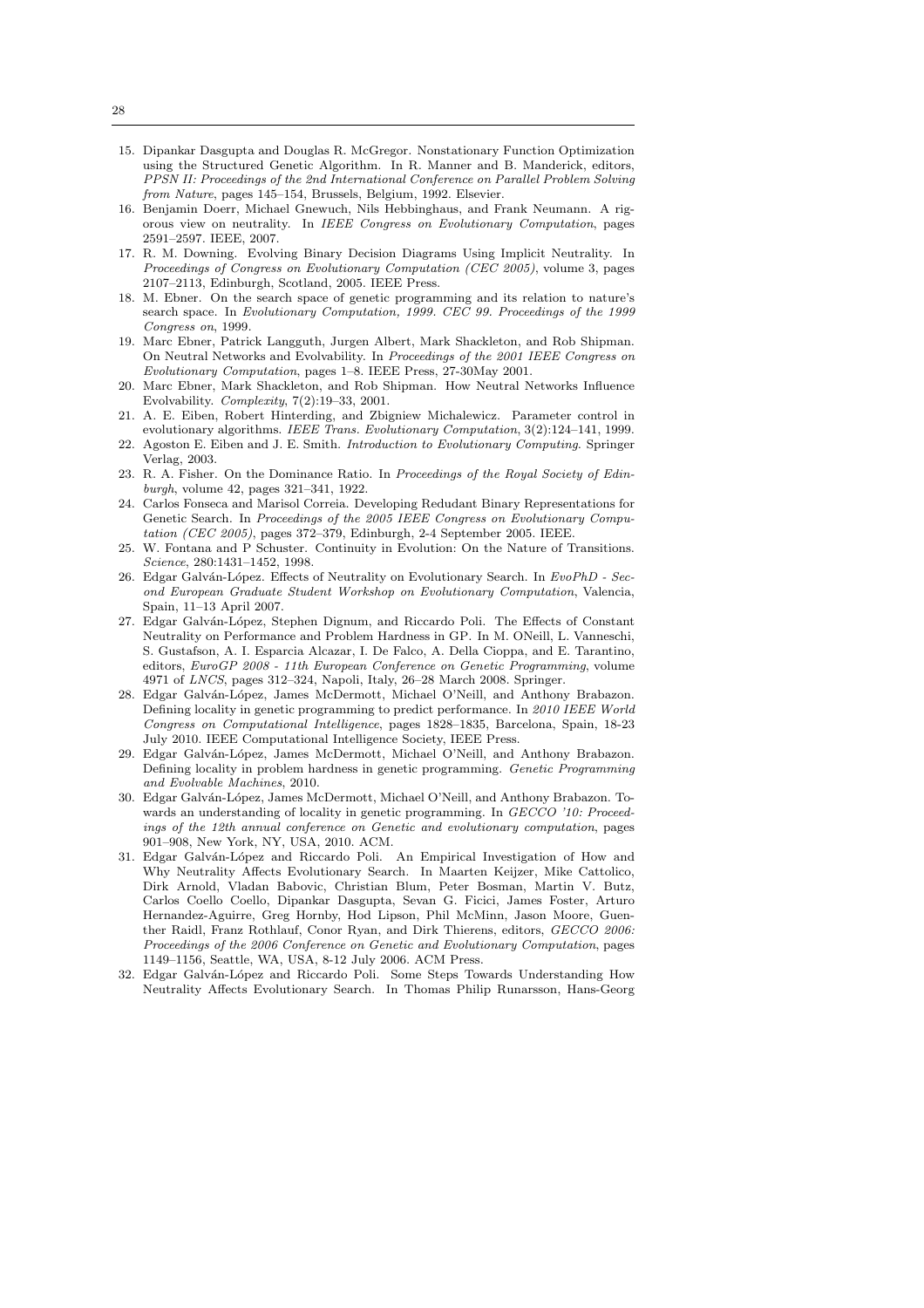Beyer, Edmund Burke, Juan J. Merelo-Guervós, L. Darrell Whitley, and Xin Yao, editors, Parallel Problem Solving from Nature (PPSN IX). 9th International Conference, volume 4193 of LNCS, pages 778–787, Reykjavik, Iceland, 9-13 September 2006. Springer-Verlag.

- 33. Edgar Galván-López and Riccardo Poli. The effects of constant and bit-wise neutrality on problem hardness, fitness distance correlation and phenotypic mutation rates. IEEE Transactions on Evolutionary Computation, 2010.
- 34. N. Geard, J. Wiles, J. Hallinan, B. Tonkes, and B. Skellett. A Comparison of Neutral Landscapes – NK, NKp and NKq. In D.B. Fogel, M.A. El-Sharkawi, X. Yao, G. Greenwood, H. Iba, P. Marrow, and M. Shackleton, editors, Proceedings of Congress on Evolutionary Computation (CEC 2002), volume 1, pages 205–210. IEEE Press, 2002.
- 35. David E. Goldberg. Construction of High-Order Deceptive Functions Using Low-Order Walsh Coefficients. Ann. Math. Artif. Intell., 5(1):35–47, 1992.
- 36. David E. Goldberg, Kalyanmoy Deb, and Jeffrey Horn. Massive Multimodality, Deception, and Genetic Algorithms. In R. Männer and B. Manderick, editors, PPSN II: Proceedings of the 2nd International Conference on Parallel Problem Solving from Nature, pages 37–48, Amsterdam, 1992. Elsevier Science Publishers, B. V.
- 37. J. B. S. Haldane. The Cost of Natural Selection. J. Genet, 55:511–524, 1957.
- 38. I. Harvey and A. Thompson. Through the Labyrinth Evolution Finds A Way: A Silicon ridge. In Tetsuya Higuchi, Masaya Iwata, and Weixin Liu, editors, Proceedings of the First International Conference on Evolvable Systems: From Biology to Hardware, volume 1259, pages 406–422. Springer-Verlag, 1996.
- 39. J. H. Holland. Adaptation in Natural and Artificial Systems. University of Michigan Press, Ann Arbor, 1975.
- 40. M. Huynen, P. Stadler, and W. Fontana. Smoothness Within Ruggedness: The Role of Neutrality in Adaptation. Proc. Natl. Acad. Sci. (USA), 93:397–401, 1996.
- 41. M. A. Huynen. Exploring Phenotype Space Through Neutral Evolution. Molecular Evolution, 43:165–169, 1996.
- 42. Terry Jones. Evolutionary Algorithms, Fitness Landscapes and Search. PhD thesis, University of New Mexico, Albuquerque, 1995.
- 43. H. Kargupta, K. Deb, and D. Goldberg. Ordering Genetic Algorithms and Deception. In R. Männer and B. Manderick, editors, PPSN II: Proceedings of the 2nd International Conference on Parallel Problem Solving from Nature, pages 49–58, Amsterdam, 1992. Elsevier Science Publishers, B. V.
- 44. Y. Katada and K. Ohkura. Estimating the degree of neutrality in fitness landscapes by the nei's standard genetic distance – an application to evolutionary robotics – . In Gary G. Yen, Simon M. Lucas, Gary Fogel, Graham Kendall, Ralf Salomon, Byoung-Tak Zhang, Carlos A. Coello Coello, and Thomas Philip Runarsson, editors, Proceedings of the 2006 IEEE Congress on Evolutionary Computation, pages 483–490, Vancouver, BC, Canada, 16-21 July 2006. IEEE Press.
- 45. Yoshiaki Katada and Kazuhiro Ohkura. Analysis on topologies of fitness landscapes with both neutrality and ruggedness based on neutral networks. In Proceedings of the 11th Annual conference on Genetic and evolutionary computation, GECCO '09, pages 1855–1856, New York, NY, USA, 2009. ACM.
- 46. Yoshiaki Katada, Kazuhiro Ohkura, and Kanji Ueda. An approach to evolutionary robotics using a genetic algorithm with a variable mutation rate strategy. In Xin Yao, Edmund K. Burke, José Antonio Lozano, Jim Smith, Juan J. Merelo Guervós, John A. Bullinaria, Jonathan E. Rowe, Peter Tiño, Ata Kabán, and Hans-Paul Schwefel, editors, PPSN, volume 3242 of Lecture Notes in Computer Science, pages 952–961. Springer, 2004.
- 47. S. A. Kauffman. The Origins of Order Organization and Selection in Evolution. Oxford University Press, New York, 1993.
- 48. Motoo Kimura. Evolutionary rate at the molecular level. In Nature, volume 217, pages 624–626, 1968.
- 49. Motoo Kimura. The Neutral Theory of Molecular Evolution. Cambridge University Press, Cambridge, UK, 1983.
- 50. J. L. King and T. H. Jukes. Non-Darwinian Evolution. Science, 164:788–798, 1969.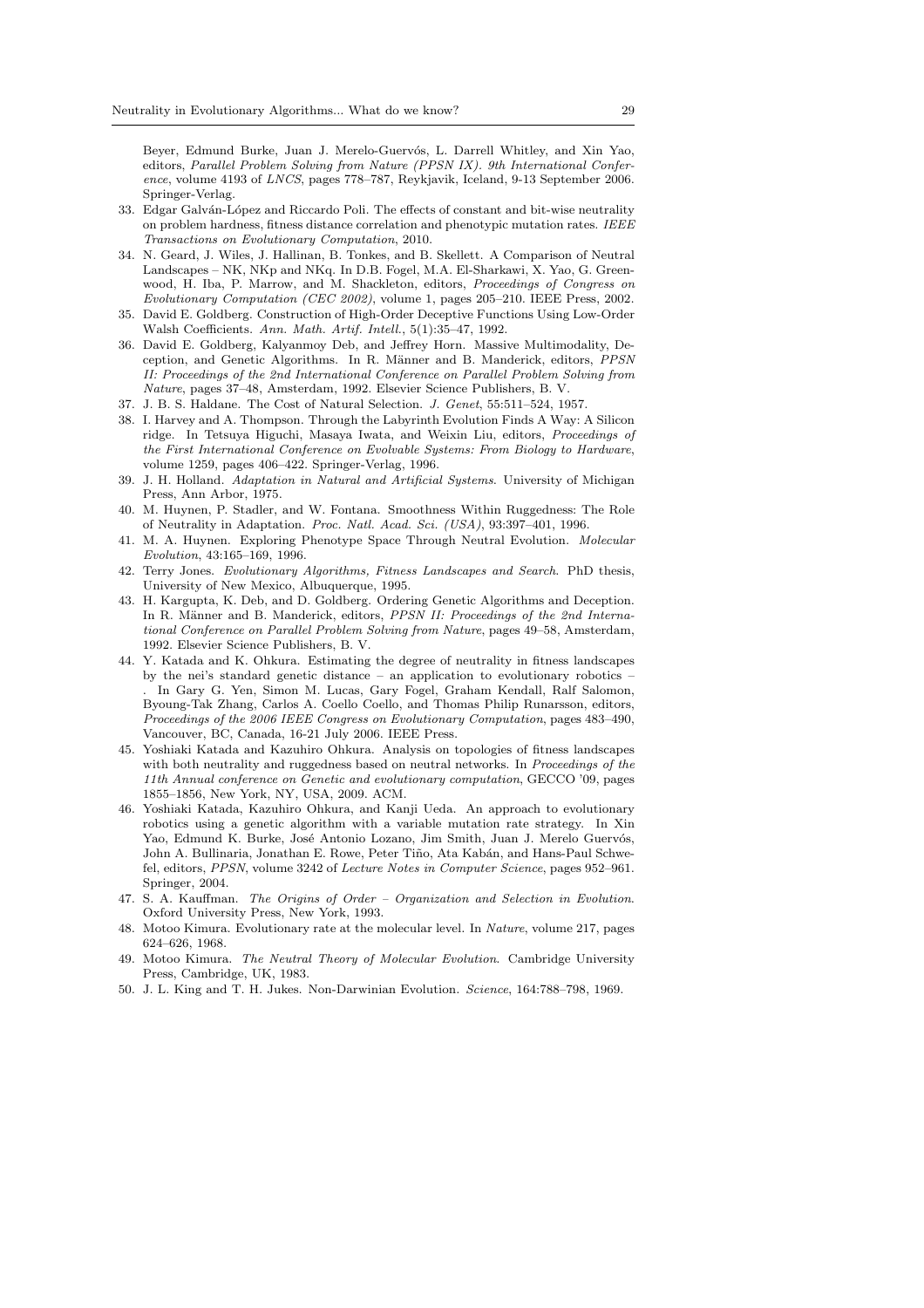- 51. Joshua D. Knowles and Richard A. Watson. On the Utility of Redundant Encodings in Mutation-Based Evolutionary Search. In Juan J. Merelo Guervós, Panagiotis Adamidis, Hans-Georg Beyer, José Luis Fernández-Villacañas Martín, and Hans-Paul Schwefel, editors, Parallel Problem Solving from Nature - PPSN VII: 7th International Conference, pages 88–98, Granada, Spain, 2002. Springer Verlag.
- 52. John R. Koza. Genetic Programming: On the Programming of Computers by Means of Natural Selection. The MIT Press, Cambridge, Massachusetts, 1992.
- 53. William B. Langdon and Riccardo Poli. Foundations of Genetic Programming. Springer, Berlin, 2002.
- 54. P. K. Lehre and P. C. Haddow. Accessibility Between Neutral Networks in Indirect Genotype-Phenotype Mappings. In The 2005 IEEE Congress on Evolutionary Computation (CEC 2005), volume 1, pages 419–426, Edinburgh, UK, 2005. IEEE Press.
- 55. Per Kristian Lehre and Pauline Catriona Haddow. Phenotypic Complexity and Local Variations in Neutral Degree. BioSystems, 87(2-3):233-42, 2006.
- 56. J. Lobo, J. H. Miller, and W. Fontana. Neutrality in Technological Landscapes. In Santa Fe Working Paper, 2004.
- 57. Julian F. Miller. An Empirical Study of the Efficiency of Learning Boolean Functions Using a Cartesian Genetic Approach. In Wolfgang Banzhaf, Jason M. Daida, A. E. Eiben, Max H. Garzon, Vasant Honavar, Mark J. Jakiela, and Robert E. Smith, editors, Proceedings of the Genetic and Evolutionary Computation Conference GECCO'99, volume 2, pages 1135–1142, Orlando, Florida, 13-17 July 1999. Morgan Kaufmann.
- 58. Julian F. Miller and Stephen L. Smith. Redundancy and computational efficiency in cartesian genetic programming. IEEE Transactions on Evolutionary Computation, 10(2):167–174, April 2006.
- 59. Julian F. Miller and Peter Thomson. Cartesian genetic programming. In Riccardo Poli, Wolfgang Banzhaf, William Langdon, Julian Miller, Peter Nordin, and Terence Fogarty, editors, Third European Conference on Genetic Programming EuroGP 2000, volume 1802 of LNCS, pages 121–132, Edinburgh, 15-16 April 2000. Springer-Verlag.
- 60. Melanie Mitchell, Stephanie Forrest, and John H. Holland. The royal road for genetic algorithms: Fitness landscapes and GA performance. In Francisco J. Varela and Paul Bourgine, editors, Towards a Practice of Autonomous Systems: Proceedings of the First European Conference on Artificial Life, pages 245–254, Cambridge, MA, 1992. MIT Press.
- Tom M. Mitchell. Machine Learning. Mc Graw Hill, New York, 1996.
- 62. M. Newman and R. Engelhardt. Effects of Selective Neutrality on the Evolution of Molecular Species. Proceedings of the Royal Society of London, 265(1403):1333–1338, 1998.
- 63. M. E. J. Newman and Robin Engelhardt. Effects of neutral selection on the evolution of molecular species. Working Papers 98-01-001, Santa Fe Institute, January 1998.
- 64. M. E. J. Newman and Robin Engelhardt. Effects of Selective Neutrality on the Evolution of Molecular Species. In Proceedings of the Royal Society of London, volume 265, pages 1333–1338, 1998.
- 65. E. Van Nimwegen, J. P. Crutchfield, and M. Huynen. Neutral Evolution of Mutational Robustness. Proc. Natl. Acad. Sci. USA, 96(17):9716–9720, 1999.
- 66. Riccardo Poli and Edgar Galván-López. On The Effects of Bit-Wise Neutrality on Fitness Distance Correlation, Phenotypic Mutation Rates and Problem Hardness. In C. R. Stephens, M. Toussaint, D. Whitley, and P.F. Stadler, editors, Foundations of Genetic Algorithms IX, Lecture Notes in Computer Science, pages 138–164, Mexico city, Mexico, 8-11 January 2007. Springer-Verlag.
- 67. Riccardo Poli, William B. Langdon, and Nicholas Freitag McPhee. A Field Guide to Genetic Programming. Published via http://lulu.com and freely available at http://www.gp-field-guide.org.uk, 2008. (With contributions by J. R. Koza).
- 68. Riccardo Poli and Leonardo Vanneschi. Fitness-proportional negative slope coefficient as a hardness measure for genetic algorithms. In Proceedings of the 9th annual conference on Genetic and evolutionary computation, GECCO '07, pages 1335–1342, New York, NY, USA, 2007. ACM.
- 69. C. Reidys, P. F. Stadler, and P. Schuster. Generic Properties of Combinatory Maps Neutral Networks of RNA Secondary Structures. Bull. Math. Biol., 59:339–397, 1997.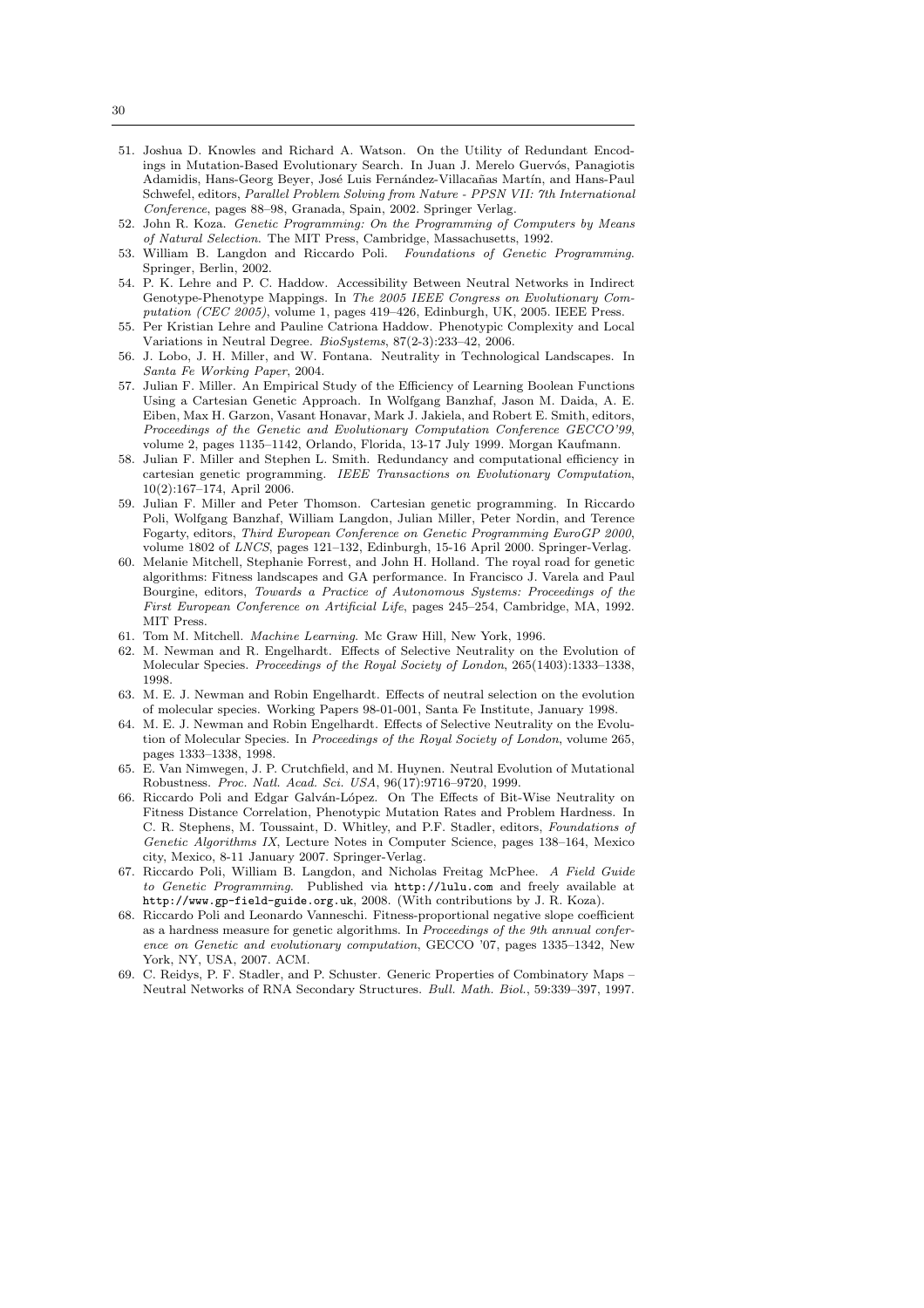- 70. Christian M. Reidys and Peter F. Stadler. Neutrality in Fitness Landscapes. Applied Mathematics and Computation, 117(2–3):321–350, 2001.
- 71. Mark Ridley. Evolution. Blackwell Publishing, USA, 2003.
- 72. Franz Rothlauf and David Goldberg. Redundant Representations in Evolutionary Algorithms. Evolutionary Computation, 11(4):381–415, 2003.
- 73. P. Schuster, W. Fontana, P. F. Stadler, and I. L. Hofacker. From Sequences to Shapes and Back: A Case Study in RNA Secondary Structures. Royal Society of London Proceedings Series B, 255:279–284, March 1994.
- 74. Peter Schuster. Genotypes with Phenotypes: Adventures in an RNA Toy World. Biophysical Chemistry, 66(2):75–110, 1997.
- 75. M. A. Shackleton, R. Shipman, and M. Ebner. An Investigation of Redundant Genotype-Phenotype Mappings and Their Role in Evolutionary Search. In A. Zalzala, C. Fonseca, J. H. Kim, and A. Smith, editors, Proceedings of the International Congress on Evolutionary Computation (CEC 2000), pages 493–500. IEEE Press, 2000.
- 76. R. Shipman. Genetic Redundancy: Desirable or Problematic for Evolutionary Adaptation. In A. Dobnikar, N. C. Steele, D. W. Pearson, and R. F. Albrecht, editors, 4th International Conference on Artificial Neural Networks and Genetic Algorithms (ICANNGA'99), pages 337–344. Springer-Verlag, 1999.
- 77. Rob Shipman, Mark Shackleton, Marc Ebner, and Richard Watson. Neutral Search Spaces for Artificial Evolution: A Lesson From Life. In M. Bedau, S. Rasmussen, J. McCaskill, and N. Packard, editors, Artificial Life: Proceedings of the Seventh International Conference on Artificial Life, pages 162–169. MIT Press, 2000.
- 78. Tom Smith, Phil Husbands, Paul Layzell, and Michael O'Shea. Fitness landscapes and evolvability. Evol. Comput., 10:1–34, March 2002.
- 79. Tom Smith, Phil Husbands, and Michael O'Shea. Neutral Networks and Evolvability with Complex Genotype-Phenotype Mapping. In ECAL '01: Proceedings of the 6th European Conference on Advances in Artificial Life, pages 272–281, London, UK, 2001. Springer-Verlag.
- 80. Tom Smith, Phil Husbands, and Michael O'Shea. Neutral Networks in an Evolutionary Robotics Search Space. In Proceedings on Evolutionary Computation 2001, pages 136– 145. IEEE Press, 2001.
- 81. M. Toussaint. On the Evolution of Phenotypic Exploration Distributions. In Kenneth A. De Jong, Riccardo Poli, and Jonathan Rowe, editors, Foundations of Genetic Algorithms 7 (FOGA 2003), pages 169–182. Morgan Kaufmann, 2003.
- 82. Marc Toussaint and Christian Igel. Neutrality: A necessity for self-adaptation. In Proceedings of the IEEE Congress on Evolutionary Computation (CEC 2002), pages 1354–1359, 2002.
- 83. Erik van Nimwegen, James P. Crutchfield, and Melanie Mitchell. Statistical dynamics of the royal road genetic algorithm. Theor. Comput. Sci., 229:41–102, November 1999.
- 84. Leonardo Vanneschi. Theory and Practice for Efficient Genetic Programming. PhD thesis, Faculty of Science, University of Lausanne, Switzerland, 2004.
- 85. Leonardo Vanneschi. Investigating problem hardness of real life applications. In Riolo et al., editor, Genetic Programming Theory and Practive V, chapter 7, pages 107–124. Springer US, 2007.
- 86. Leonardo Vanneschi. Fitness landscapes and problem hardness in genetic programming. In Proceedings of the 11th Annual Conference Companion on Genetic and Evolutionary Computation Conference: Late Breaking Papers, GECCO '09, pages 3657– 3684, New York, NY, USA, 2009. ACM.
- 87. Leonardo Vanneschi, Manual Clergue, Phillippe Collard, Marco Tomassini, and S. Verel. Fitness clouds and problem hardness in genetic programming. In EuroGP, LNCS, pages 690–701. Springer, 2004.
- 88. Leonardo Vanneschi, Yuri Pirola, Philippe Collard, Marco Tomassini, Sebastian Verel, and Giarcarlo Mauri. A Quantitative Study of Neutrality in GP Boolean Landscapes. In Maarten Keijzer, Mike Cattolico, Dirk Arnold, Vladan Babovic, Christian Blum, Peter Bosman, Martin V. Butz, Carlos Coello Coello, Dipankar Dasgupta, Sevan G. Ficici, James Foster, Arturo Hernandez-Aguirre, Greg Hornby, Hod Lipson, Phil McMinn, Jason Moore, Guenther Raidl, Franz Rothlauf, Conor Ryan, and Dirk Thierens, editors, GECCO 2006: Proceedings of the 2006 Conference on Genetic and Evolutionary Computation, volume 1, pages 895–902, Seattle, WA, USA, 8-12 July 2006. ACM Press.